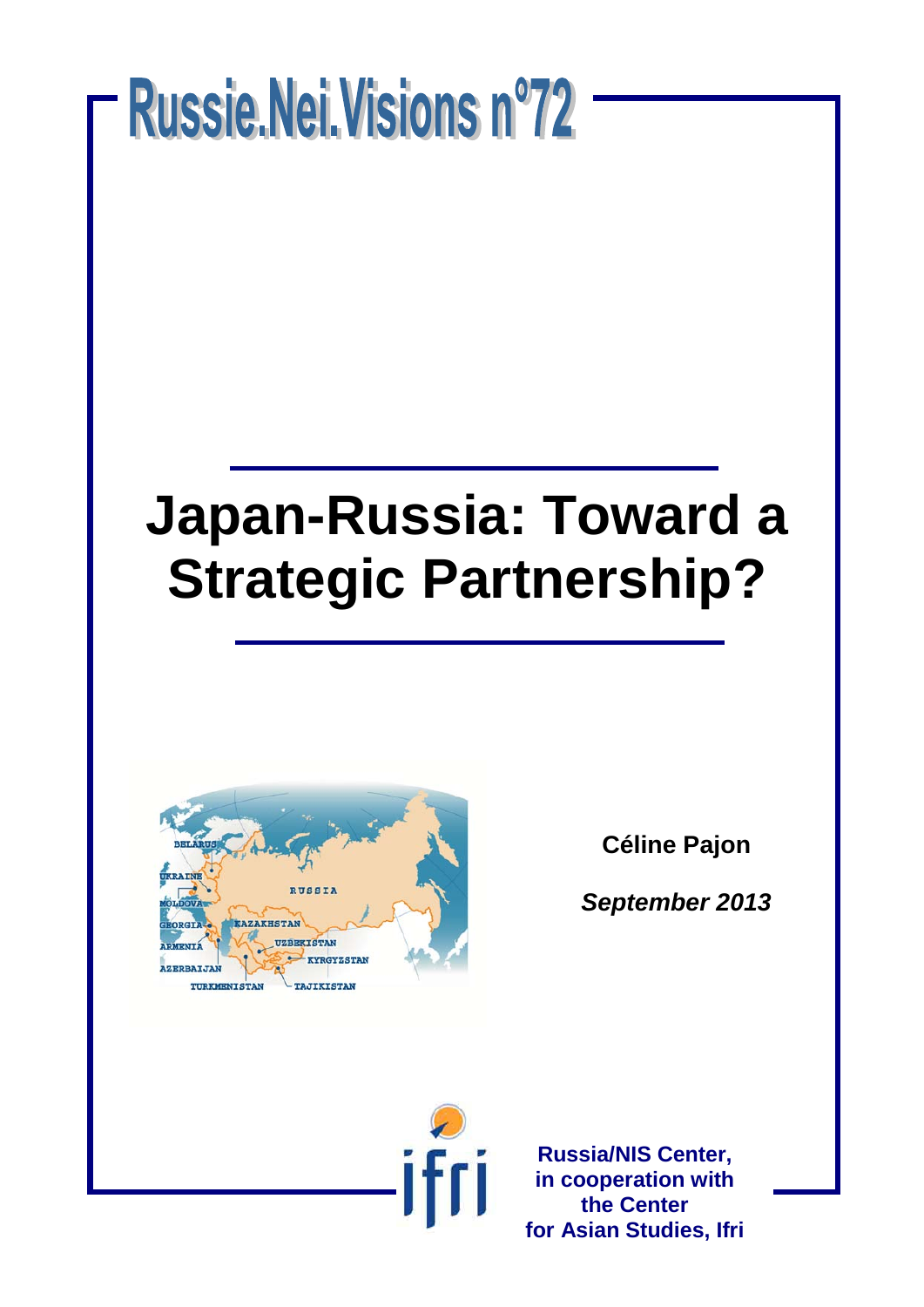Ifri is a research center and a forum for debate on major international political and economic issues. Headed by Thierry de Montbrial since its founding in 1979, Ifri is a non-governmental and a non-profit organization.

As an independent think tank, Ifri sets its own research agenda, publishing its findings regularly for a global audience.

With offices in Paris and Brussels, Ifri stands out as one of the rare French think tanks to have positioned itself at the very heart of European debate.

Using an interdisciplinary approach, Ifri brings together political and economic decision-makers, researchers and internationally renowned experts to animate its debates and research activities.

*The opinions expressed in this article are the authors' alone and do not reflect the official views of their institutions.*

#### **Russia/NIS Center in cooperation with the Center for Asian Studies, Ifri**

**© All rights reserved – Ifri – Paris, 2013 ISBN: 978-2-36567-194-1**

#### **IFRI**

27 RUE DE LA PROCESSION 75740 PARIS CEDEX 15 – FRANCE TEL. : 33 (0)1 40 61 60 00 FAX : 33 (0)1 40 61 60 60 E-MAIL : ifri@ifri.org

#### **IFRI-Bruxelles**

RUE MARIE-THERESE, 21 1000 BRUXELLES TEL. : 32(2) 238 51 10 FAX : 32 (2) 238 51 15 E-MAIL : info.eurifri@ifri.org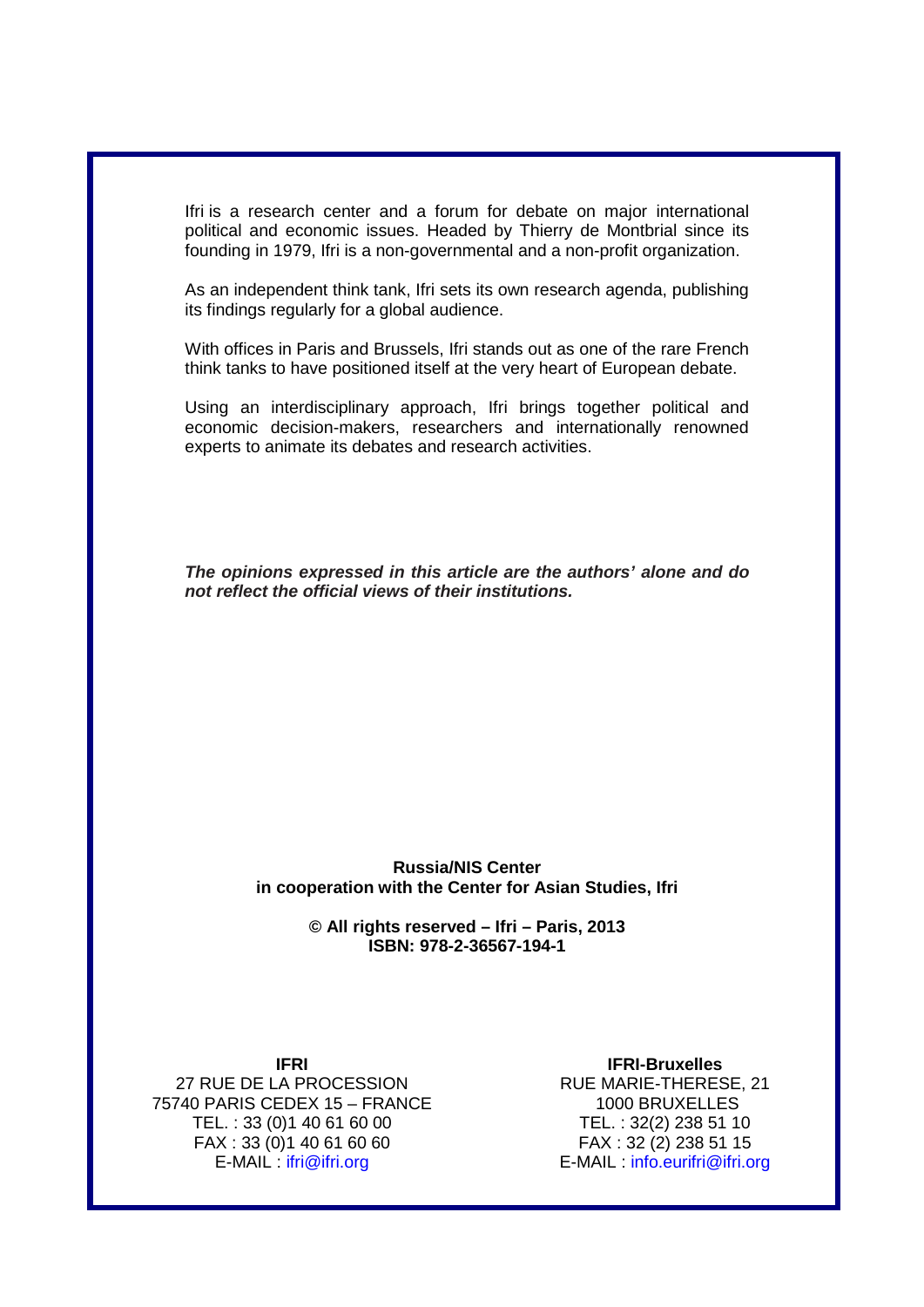### *Russie.Nei.Visions*

*Russie.Nei.Visions* is an online collection of articles dedicated to the study of Russia and the other former Soviet states (Belarus, Ukraine, Moldova, Armenia, Georgia, Azerbaijan, Kazakhstan, Uzbekistan, Turkmenistan, Tajikistan and Kyrgyzstan). Written by leading experts, these policy-oriented papers deal with strategic, political and economic issues.

This collection upholds Ifri's standards of quality (editing and anonymous peer-review).

If you wish to be notified of upcoming publications (or receive additional information), please e-mail: info.russie.nei@ifri.org

### *Previous publications*

– E. Stepanova, ["Afghanistan after 2014: The Way Forward for](http://www.ifri.org/?page=contribution-detail&id=7670&id_provenance=97)  [Russia,](http://www.ifri.org/?page=contribution-detail&id=7670&id_provenance=97)" *Russie.Nei.Visions,* No. 71, May 2013.

– N. Poussenkova, ["Russia's Eastern Energy Policy: A Chinese Puzzle](http://www.ifri.org/downloads/ifrirnv70poussenkovarosneftengapril2013.pdf)  [for Rosneft,](http://www.ifri.org/downloads/ifrirnv70poussenkovarosneftengapril2013.pdf)" *Russie.Nei.Visions*, No. 70, April 2013.

– R. Bourgeot, ["Russia-Turkey: A Relationship Shaped by Energy,](http://www.ifri.org/downloads/ifriremibourgeotrussiaturkeyengmarch2013.pdf)" *Russie.Nei.Visions*, No. 69, March 2013.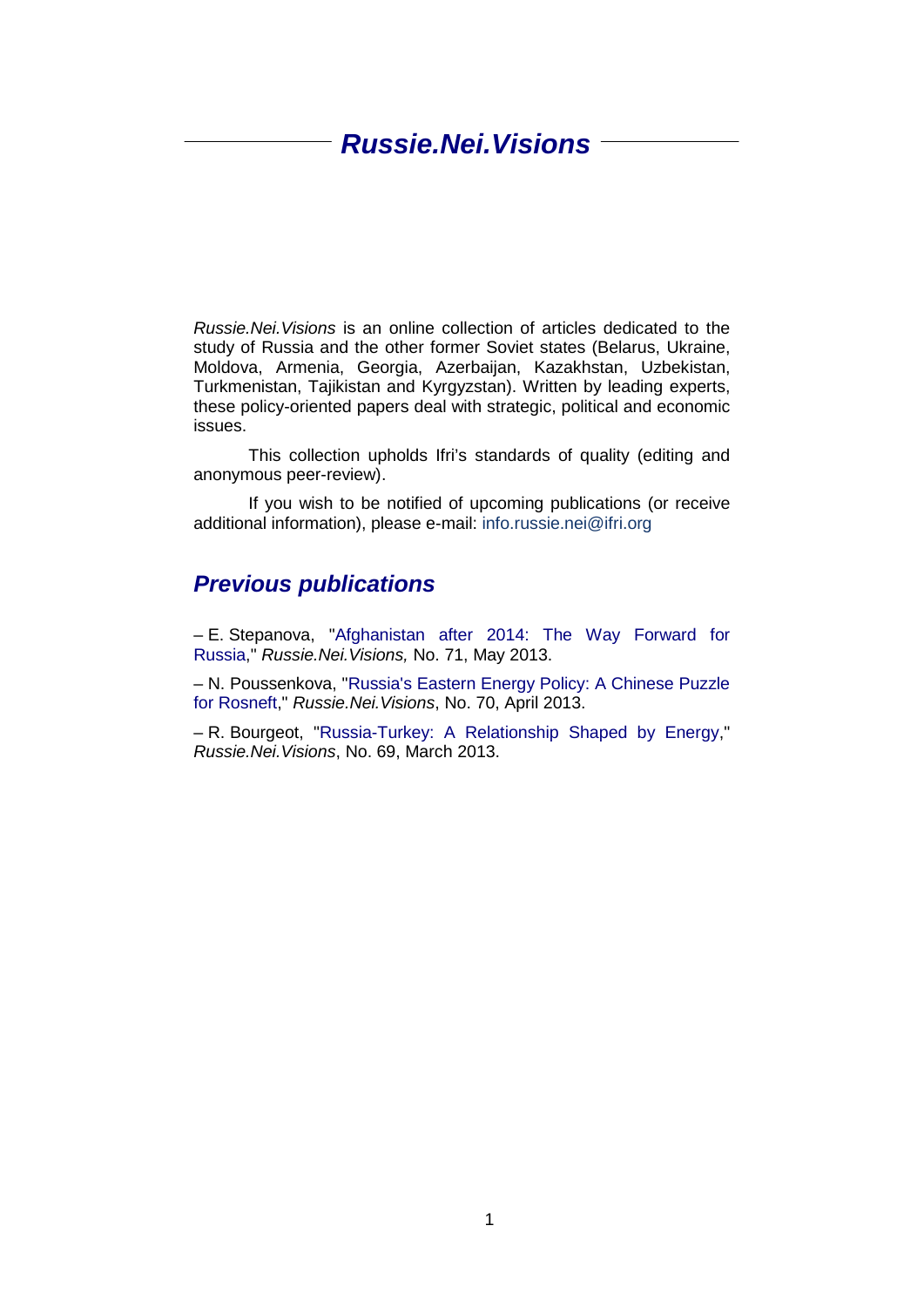## **Author**

Céline Pajon has been a Research Fellow at the Institut Français des Relations Internationales (French Institute for International Relations, Ifri) Center for Asian Studies since 2008, and is also an international Research Fellow at the Canon Institute for Global Studies (CIGS). Ms Pajon has degrees in International Relations and the Geopolitics of North-East Asia, and dedicates her research to Japanese foreign and defense policy. Her recent publications include:

- "Japan and the South China Sea: Forging Strategic Partnerships in a Divided Region", *Asie.Visions 60*, January 2013;
- "Crossing the Line [A New Status Quo in the East China](http://www.ifri.org/?page=detail-contribution&id=7364&id_provenance=87&provenance_context_id=67)  [Sea?](http://www.ifri.org/?page=detail-contribution&id=7364&id_provenance=87&provenance_context_id=67) ", *Ifri-CIGS Op-Ed Series*, 22 October 2012;
- "Les relations nippo-russes : derrière la recrudescence des tensions, *business as usual*? ", *Monde chinois-nouvelle Asie*, No. 28, Winter 2011-2012, p. 70-77.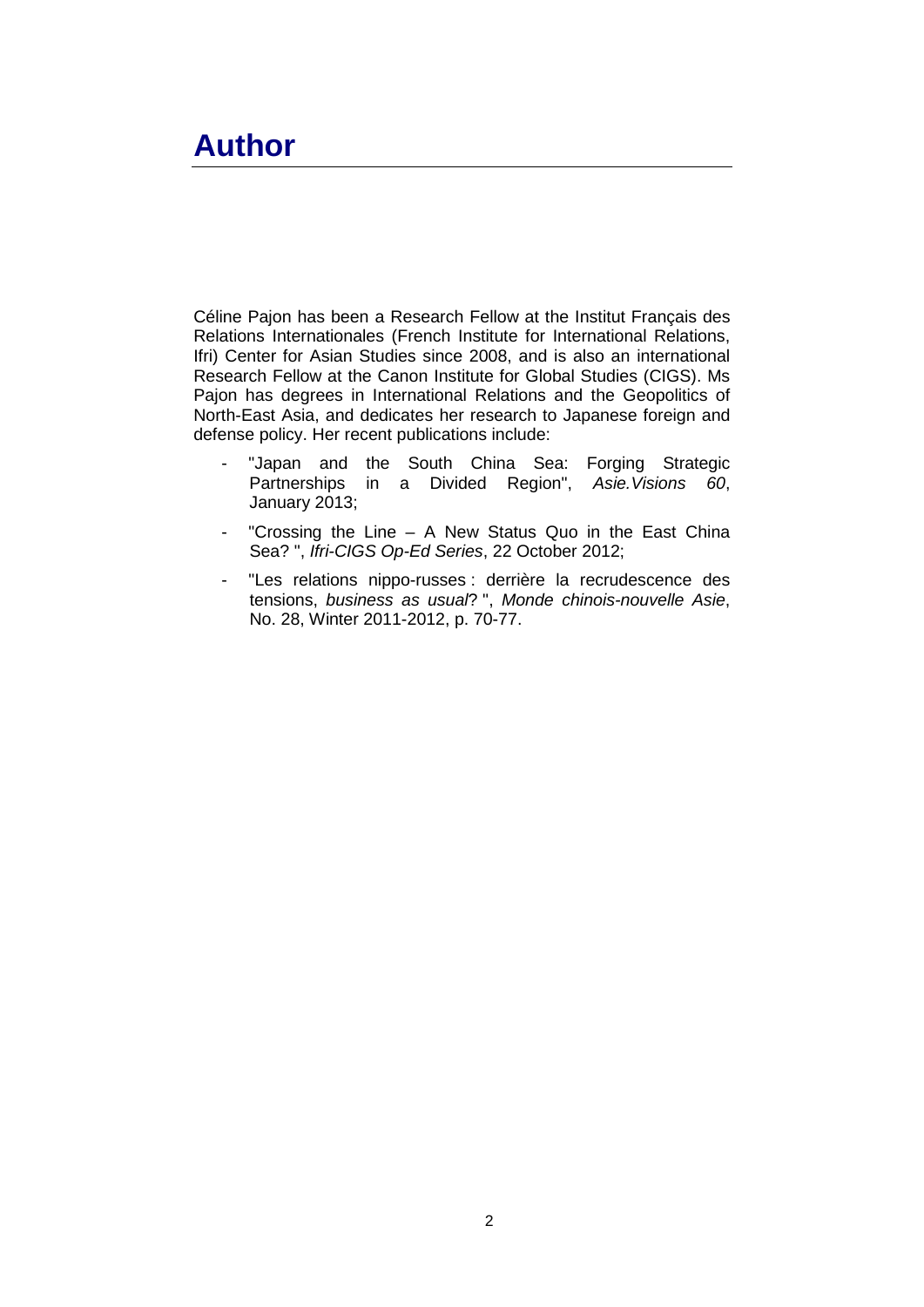# **Contents**

| Energy cooperation: the driving force behind the<br>Russia's eastern energy pivot and the tough Chinese partner. 8<br>The huge potential of developing and integrating Russia's<br>Far East for Russian-Japanese economic cooperation 10  |
|-------------------------------------------------------------------------------------------------------------------------------------------------------------------------------------------------------------------------------------------|
| Strategic cooperation driven by the shifting balance of<br>Adaptation of national strategies to China's rising power  11<br>Russian military activity in the Far East and the opportunity<br>THE TERRITORIAL DISPUTE: A MAJOR OBSTACLE 15 |
| A complex, but not insurmountable, issue 15<br>Rise of a new positive dynamic for solving the dispute  17                                                                                                                                 |
| Additional impediments: Domestic politics and regional<br>Russia's lack of an Asian strategy and its dependency on<br>Domestic political factors in Japan and Russia 19                                                                   |
|                                                                                                                                                                                                                                           |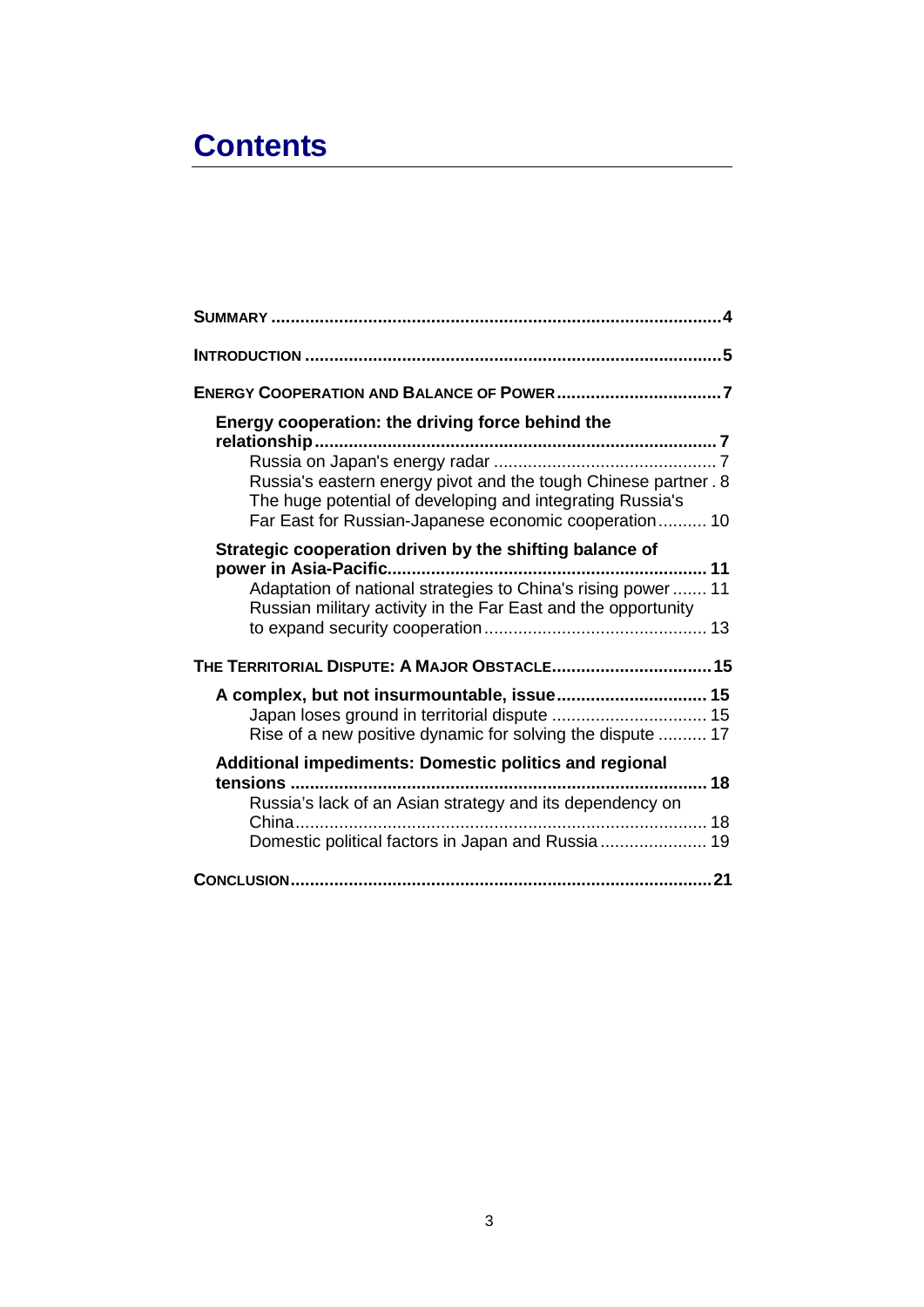## <span id="page-5-0"></span>**Summary**

Do the peace talks between Japan and Russia, reopened in March 2013 by Shinzo Abe and Vladimir Putin, have any chance of success? A window of opportunity has indeed opened for an historic rapprochement between Russia and Japan. The two countries have converging strategies and interests with regard to the key issues surrounding energy cooperation and the balance of power in Asia. Tokyo sees Moscow as a key player in its post-Fukushima energy policy, while Japan is an essential partner for the development and integration of Russia's Far East. In addition, the two countries share concerns over the increasing power of China, which could threaten the multipolarity of the region. By forging closer ties, Moscow and Tokyo can diversify their diplomatic relations and provide a counterweight to Beijing.

In this new geopolitical climate, strengthening of shared strategic interests should enable the territorial issue to be relegated to a position of secondary importance. There are signs of flexibility, particularly from Tokyo, which realizes that prolonging the status quo is detrimental to its interests. However, the issue remains hostage to a prestige-driven approach that ignores the true national interests at stake. If the return of strong leadership in Russia and Japan is a *sine qua non* for any reconciliation, the resolution of the dispute remains severely hampered by conservative domestic forces on the one hand and by renewed frictions regarding contested borders in the region on the other. This is why Tokyo and Moscow must focus first on building a fully fledged economic and political relationship as a way to reduce the internal and external barriers to a peace treaty.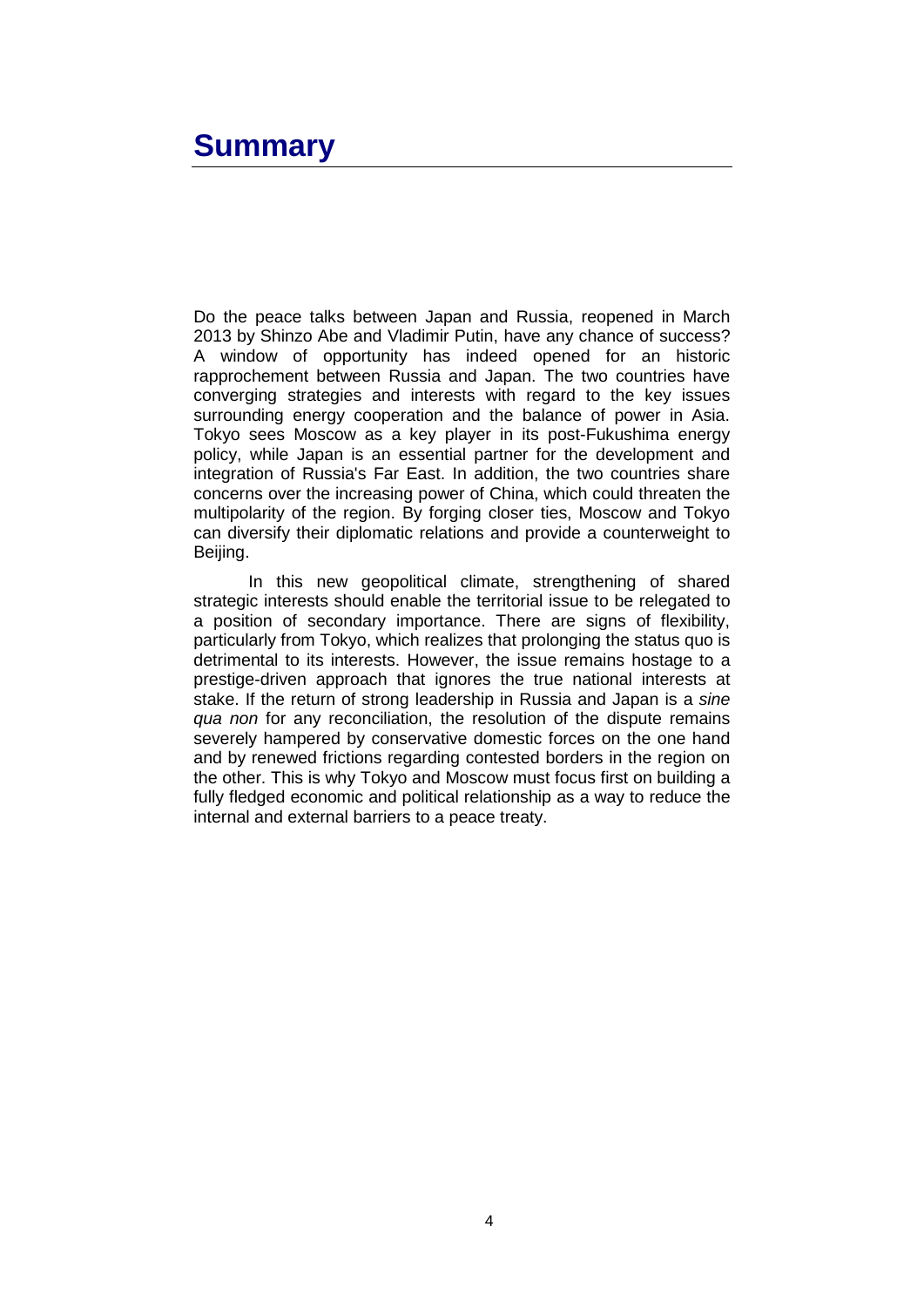## <span id="page-6-0"></span>**Introduction**

After nearly seventy years of procrastination, have Tokyo and Moscow finally decided to sign a peace treaty? At the very least, Vladimir Putin and Shinzo Abe agreed to formally reopen negotiations during the Japanese prime minister's historic visit to Moscow in March 2013. Technically, Russia and Japan are still at war; the dispute over the Northern Territories (or the Southern Kurils, as they are known in Russia)<sup>[1](#page-6-2)</sup> has so far prevented a definitive end to the conflict that briefly set the two countries in opposition in the final days of the Pacific War.

Since 1989, the territorial dispute no longer prevents the development of economic relations, at least officially.<sup>[2](#page-6-3)</sup> However, bilateral investment and the volume of trade exchanges remain well below their potential. The political mistrust born out of the Cold War may have diminished, but the two countries remain 'distant' neighbors rather than close friends.<sup>[3](#page-6-4)</sup> Cordial Russo-Japanese relations are rooted in pragmatism, primarily with a view to developing energy cooperation. However, the two neighbors have not yet felt the need to settle their dispute in order to forge a closer partnership.

Changes to the geopolitical climate and the balance of power in the region could shake things up by offering Tokyo and Moscow a window of opportunity to perform what could be described as a strategic rapprochement. Russia and Japan indeed share common interests in energy security (securing export markets for Russia and securing post-Fukushima sources of supply for Japan), in their economic development and integration into Asia, and, more generally, in terms of regional geostrategy, in ensuring the continuation of a multipolar Asia. The concerns over China's increasing power and the

 $\overline{a}$ 

Translated from French by Andrew Fanko. Revised by David Quin.

<span id="page-6-2"></span><span id="page-6-1"></span>The author would like to thank the Canon Institute for Global Studies for its support during her research assignment in Tokyo in April 2013, as well as the people interviewed during her trip.

 $1$  The Northern Territories (or Southern Kurils, as they are known in Russia) are the four southern islands of the Kuril chain (Etorofu, Kunashiri, Shikotan and Habomai to the Japanese; Iturup, Kunashir, Shikotan and Habomai to the Russians) located to the north of Hokkaido and the south of Sakhalin. The islands, under Russian administration since 18 August 1945, have a population of 16,400. The Japanese names for the islands will be used for the purpose of this study.

<span id="page-6-3"></span><sup>2</sup> Under the so-called "expanded equilibrium" (*kakudai kinkô*) approach put forward by Prime Minister Takeshita in 1989, the development of economic relations should no longer be dependent upon progress made on the territorial dispute. H. Kimura, *The Kurilian Knot, A History of Japanese-Russian Border Negotiations*, Stanford, Stanford

<span id="page-6-4"></span>University Press, 2008, p. 105. 2008. <br><sup>3</sup> T. Akaha, "A Distant Neighbor: Russia's Search to Find its Place in East Asia," *Global Asia*, Vol. 7, No. 2, Summer 2012.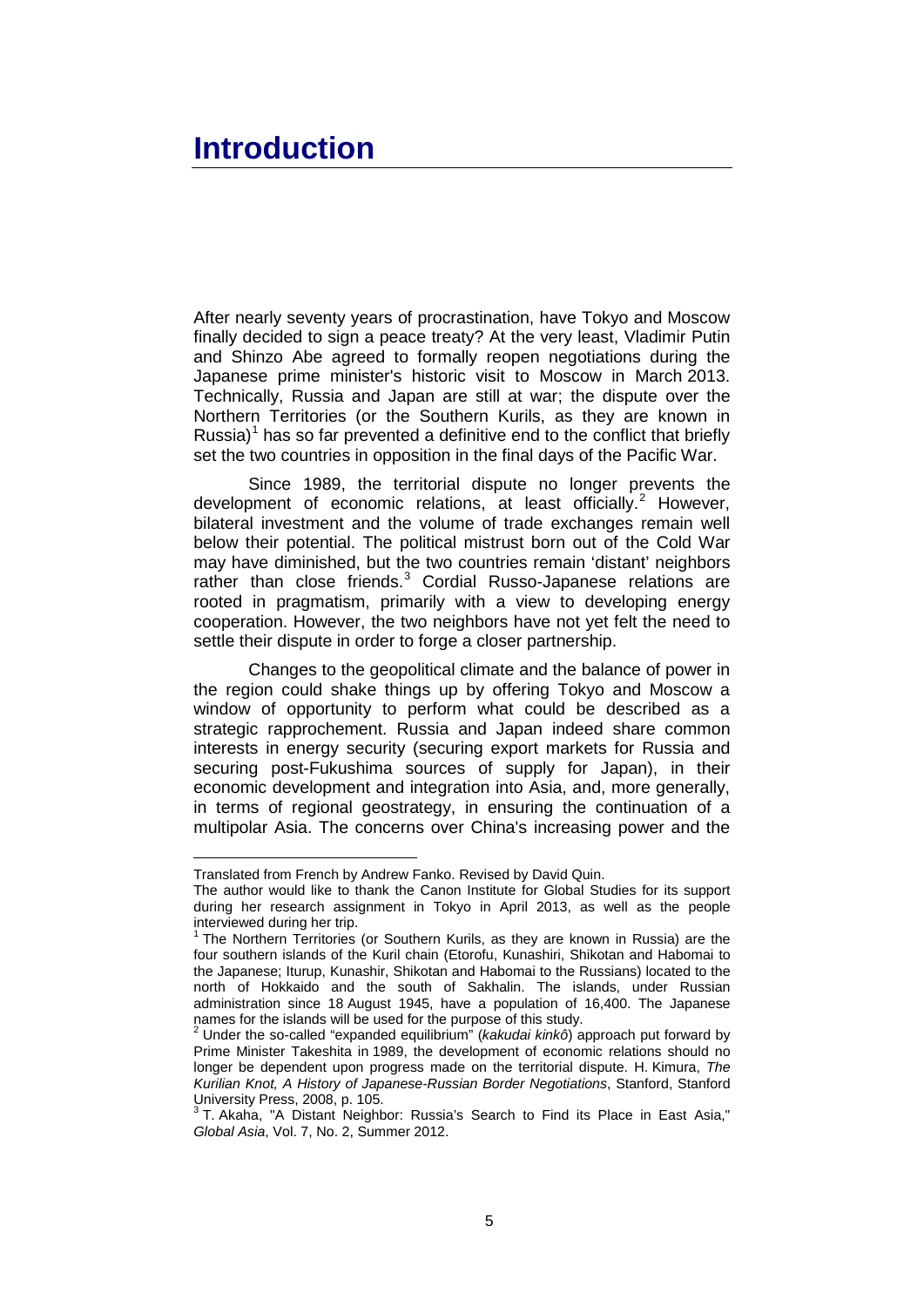importance of the energy issue for both Russia and Japan make the benefits of closer cooperation self-evident. Against this background, the return to power of charismatic leaders could facilitate a political trade-off and ensure that the territorial dispute gradually becomes a secondary concern in the relationship.

Having said that, major obstacles remain. The territorial dispute resulted in heightened tensions in 2010 and 2012, and it remains a sensitive issue. There are also a number of external (the China factor) and domestic (hostile public opinion) hurdles that complicate the question and form a barrier to the signing of a peace treaty between the two countries.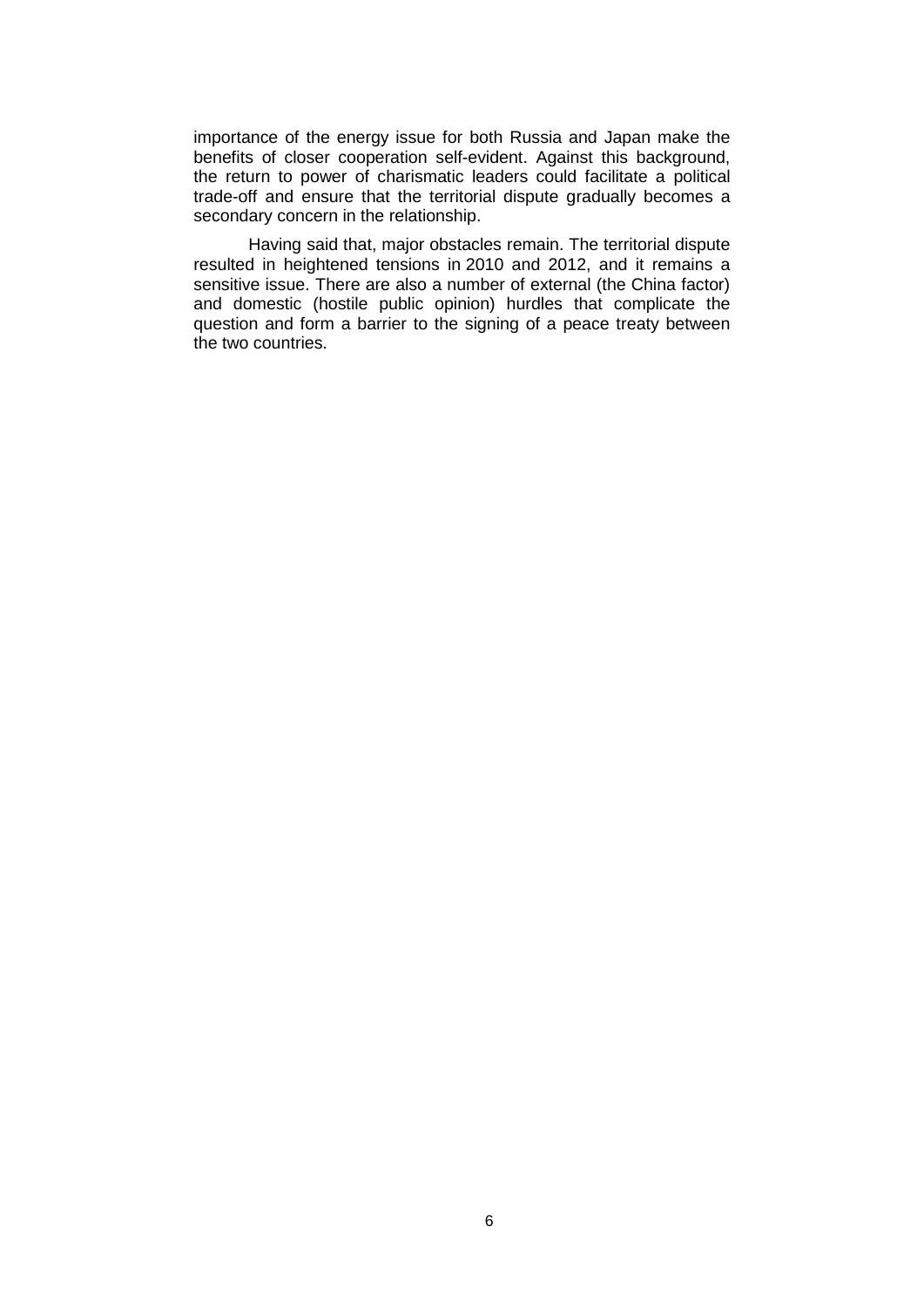## <span id="page-8-0"></span>**Energy Cooperation and Balance of Power**

### <span id="page-8-1"></span>*Energy cooperation: the driving force behind the relationship*

#### <span id="page-8-2"></span>**Russia on Japan's energy radar**

The Fukushima disaster abruptly re-raised the question of Japan's energy security. The shutdown of almost every nuclear reactor was offset by imports of oil and gas. In particular, Japan's liquefied natural gas (LNG) imports have risen by 25% and the cost of LNG to Tokyo has increased by more than 55% (around \$800 per ton).<sup>[4](#page-8-3)</sup> Soaring energy costs, which have been accentuated since the end of 2012 by the considerable weakening of the yen, have contributed to Japan's first trade deficit since 1980. Alongside the reorientation of the country's energy strategy, which is still under discussion, reducing the cost of energy imports has become a matter of political urgency.

The return to power in December 2012 of the Liberal Democratic Party (LDP) brought about a change in energy policy, paving the way for the restarting of those nuclear reactors that comply with new safety regulations. However, the "resources diplomacy"<sup>[5](#page-8-4)</sup> (*shigen gaikô*) initiated by the Democratic government of Yoshihiko Noda (September 2011–December 2012) has not been abandoned by his successor, Shinzo Abe. The importance of Russia in this context was highlighted during the Japanese prime minister's "energy tour" in March and April 2013, the first destination of which was Moscow.<sup>[6](#page-8-5)</sup> There are two main benefits for Japan in getting access to Russian oil and gas: first, it can diversify its supply sources (at present, Russia provides only 3% and 9.3% of Japan's oil and LNG imports,

<span id="page-8-3"></span><sup>4</sup> S. Itoh, "Energy Security in Northeast Asia: A Pivotal Moment for the US-Japan Alliance," *Brookings Northeast Asia Commentary*, March 2013,

<span id="page-8-4"></span>[<sup>&</sup>lt;www.brookings.edu/research/opinions/2013/03/12-energy-security-itoh>](http://www.brookings.edu/research/opinions/2013/03/12-energy-security-itoh). [5](http://www.brookings.edu/research/opinions/2013/03/12-energy-security-itoh) With almost no natural resources of its own, Japan has become familiar with this resources diplomacy since the first oil crisis, aiming to secure stable and affordable sources of energy and commodities.

<span id="page-8-5"></span> $6$  After Russia, Shinzo Abe went to Saudi Arabia and the United Arab Emirates in an attempt to sell Japanese technology and secure oil supplies. R. Yoshida, "Globetrotting Abe has Energy on the Brain," *The Japan Times*, 27 April 2013.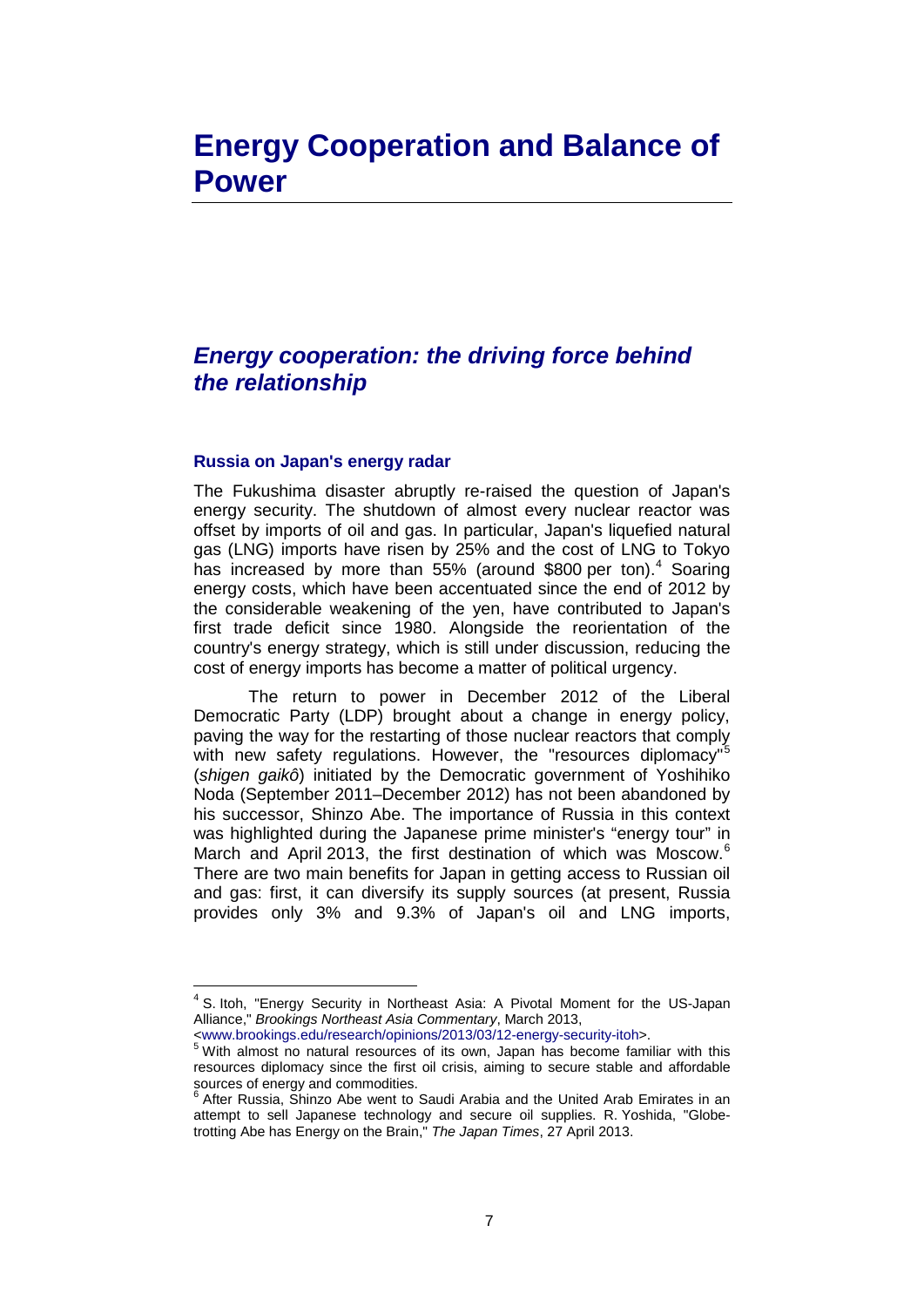respectively);<sup>[7](#page-9-1)</sup> second, it can reduce the costs and risks associated with transportation.

In order to secure its supplies, Japan decided to invest in upstream oil and gas infrastructure (exploration and development of fields). In June 2013, state-owned company JOGMEC (Japan Oil, Gas and Metals National Corporation) announced that it had acquired a 49% stake in the development of oil and gas fields in Chonsk, in eastern Siberia, in partnership with Gazprom Neft.<sup>[8](#page-9-2)</sup> There could be further agreements involving private Japanese firms, with interest in exploiting the oil fields of eastern Siberia having spiked since the opening at the end of December 2012 of the eastern section of the ESPO oil pipeline terminating at the port of Kozmino.

The flagship Russo-Japanese energy cooperation project in the gas sector is the joint construction by Japan Far East Gas Co. (a consortium of Japanese businesses) and Gazprom of a gas liquefaction plant in Vladivostok.<sup>[9](#page-9-3)</sup> A memorandum of understanding (MoU) signed by the two groups in June 2013 provides for the station producing 15 million tons of LNG per year as of 2018, of which 70% will go to Japan. This investment should allow Japan to negotiate cheaper gas while it tries to find a new way to set market gas prices, which have hitherto been linked to the price of crude oil.

Russo-Japanese cooperation on the island of Sakhalin should also continue to expand. Since 2008, Japan has received LNG from Russia's only liquefaction plant at Sakhalin II, in which Japanese companies have a 22.5% stake. Long-term supply contracts are in place for more than one-third of the production from the gas field. In April, Rosneft announced an agreement with Japanese firm Marubeni for the joint development of a new liquefaction plant on the fields of Sakhalin III, including a preliminary purchase agreement.<sup>[10](#page-9-4)</sup>

#### <span id="page-9-0"></span>**Russia's eastern energy pivot and the tough Chinese partner**

Closer ties with Japan are also a priority for Moscow, which is keen to diversify its partnerships in eastern Asia. Moscow is looking to expand its Asian export markets and to develop its oil and gas fields in eastern Siberia and Sakhalin. This oriental shift has become more urgent now that European demand, particularly for Russian gas, has dried up, and the exploitation of new or unconventional sources (e.g. east Africa, US shale gas) is prompting fears of a structural fall in prices. Russia must therefore secure fresh investment and new markets that enable it to exploit its eastern fields before its negotiating position is weakened any further. Thus, Russia's energy strategy demands that 25% of its oil

<span id="page-9-1"></span><sup>&</sup>lt;sup>7</sup> US Energy Information Administration, Independent Statistics and Analysis, Japan, <br>
swww.eia.doe.gov/cabs/Japan.html>.

<span id="page-9-2"></span> $8$  The gas will come from fields in eastern Siberia and Sakhalin. "Gazprom Neft, Japan<br>to Start Siberia Oil Output in 2016." Reuters, 7 June 2013.

<span id="page-9-3"></span><sup>&</sup>lt;sup>9</sup> "ITOCHU Announces Signing of Memorandum of Understanding for Vladivostok LNG<br>Project," 24 June 2013, <www.itochu.co.jp/en/news/2013/130624.html>.

<span id="page-9-4"></span><sup>10 &</sup>quot;Rosneft Took Part in the St Petersburg International Economic Forum on June 20-22, 2013," Press release, [<www.rosneft.com/news/today/22062013.html>](http://www.rosneft.com/news/today/22062013.html).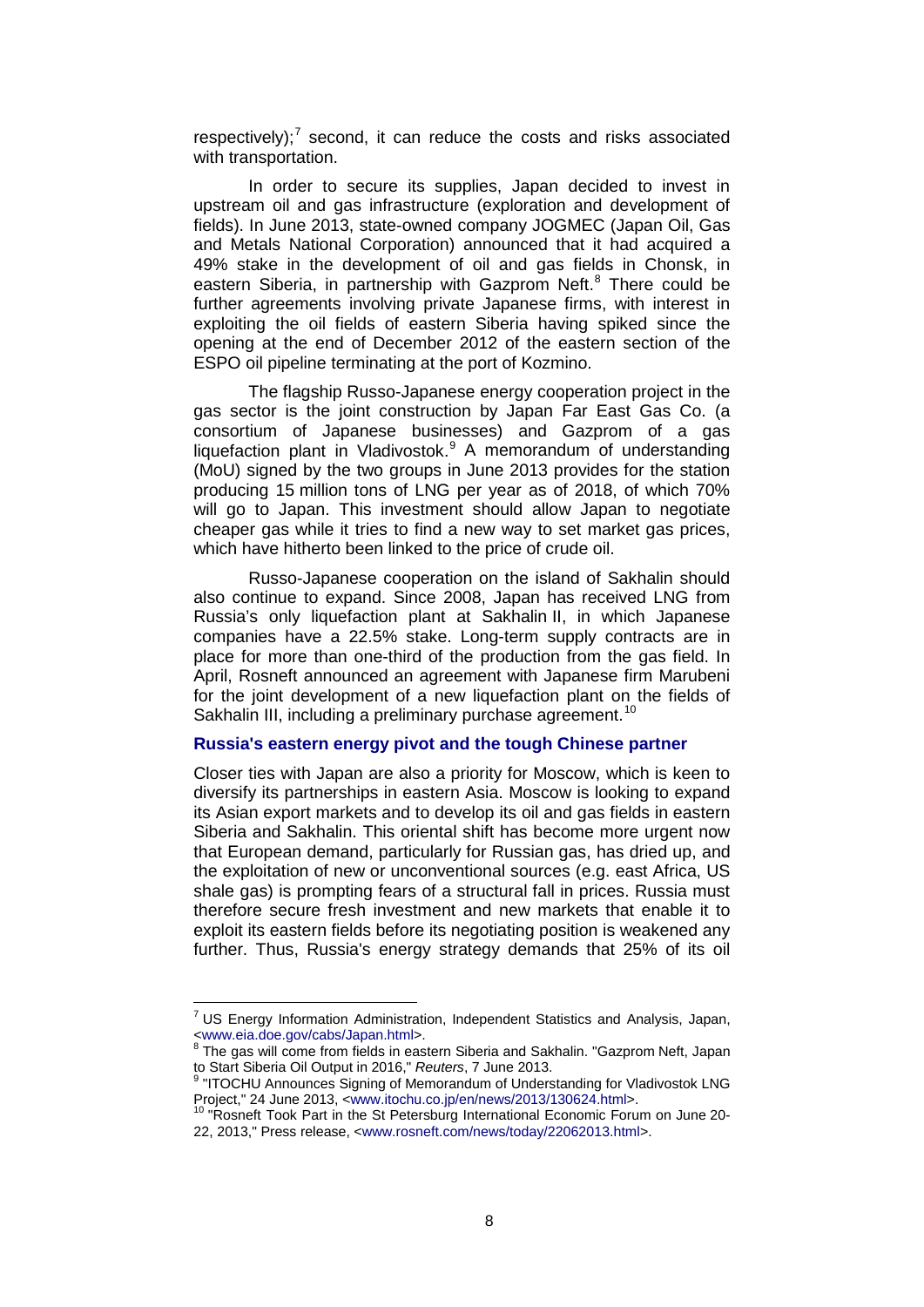exports and nearly 20% of its gas exports be sold to Asian countries by  $2030.<sup>11</sup>$  $2030.<sup>11</sup>$  $2030.<sup>11</sup>$ 

China, where demand for energy is growing rapidly, is a priority partner for Russia. Despite a few glitches resulting from the occasionally differing approaches of Russian and Chinese operators, <sup>[12](#page-10-1)</sup> cooperation in the oil sector is developing steadily. In June 2013, Rosneft announced it was doubling its annual oil exports to China in a record \$270 billion agreement between the two countries.<sup>[13](#page-10-2)</sup>

The real challenge now for Russia is to strike a major gas deal with China, which is vital if it wants to anchor itself in the Asian market.<sup>[14](#page-10-3)</sup>

Negotiations that have been led by Gazprom since 2006 continue to fall down on the issue of price. [15](#page-10-4) Although an "historic" memorandum of understanding was announced in March during Xi Jinping's visit to Moscow, experts do not expect a contract to be finalized any time soon. First, there are still significant hurdles that need to be overcome (including the price), and second, China is now able to draw out the process until it reaches a compromise that satisfies its interests.<sup>[16](#page-10-5)</sup> Recourse to Chinese capital often plays a key role in ensuring the successful conclusion of negotiations, but it also fuels concerns about growing dependency on China in the energy sector.<sup>[17](#page-10-6)</sup>

Although China remains a priority partner for Russia in terms of market size and capacity, the increasingly complex negotiations with Beijing (which has other supply options) make Japan seem an attractive partner.

Besides the energy question, another key issue for Russia is the development of its Far East, in which Japan could play an important role.

<span id="page-10-0"></span><sup>&</sup>lt;sup>11</sup> N. Poussenkova, "Russia's Eastern Energy Policy: A Chinese Puzzle for Rosneft,"<br>*Russie.Nei. Visions*, No. 70, Ifri, April 2013, pg. 7.

<span id="page-10-1"></span><sup>&</sup>lt;sup>12</sup> See B. Lo, *Axis of Convenience. Moscow, Beijing and the New Geopolitics, Washington DC, Brookings Institution Press, 2008, p. 132-153.* 

<span id="page-10-2"></span><sup>&</sup>lt;sup>13</sup> The deal was signed after China agreed to pay \$60 to \$70 billion upfront, secured against future deliveries. C. Weaver and N. Buckley, "Russia and China Agree \$270bn<br>Oil Deal," Financial Times, 21 June 2013.

<span id="page-10-3"></span>Between 38 billion and 60 billion cubic metres of gas would be delivered annually over a 30-year period (2018-2048). See K.-W. Paik, with G. Lahn and J. Hein, "Through the Dragon Gate? A Window of Opportunity for Northeast Asian Gas

Security," *Chatham House briefing paper, December 2012.*<br><sup>15</sup> Th. Gustafson and X. Zhou, "Beyond *déjà vu* this Time? The Outlook for a Russian-<br>Chinese Deal." *HIS CERA Insight*. 3 May 2013.

<span id="page-10-5"></span><span id="page-10-4"></span>Chinese Deal," *HIS CERA Insight*, 3 May 2013. <sup>16</sup> In particular, see the interview with Qinhua Xu, executive director of the Center for International Energy and Environment Strategies and deputy director of the Institute of Russian, Eastern European and Central Asian Studies at the Renmin University of China, Paris, 28 June 2013.

<span id="page-10-6"></span>In the case of Rosneft, see N. Poussenkova, 2013, *op. cit.* [11].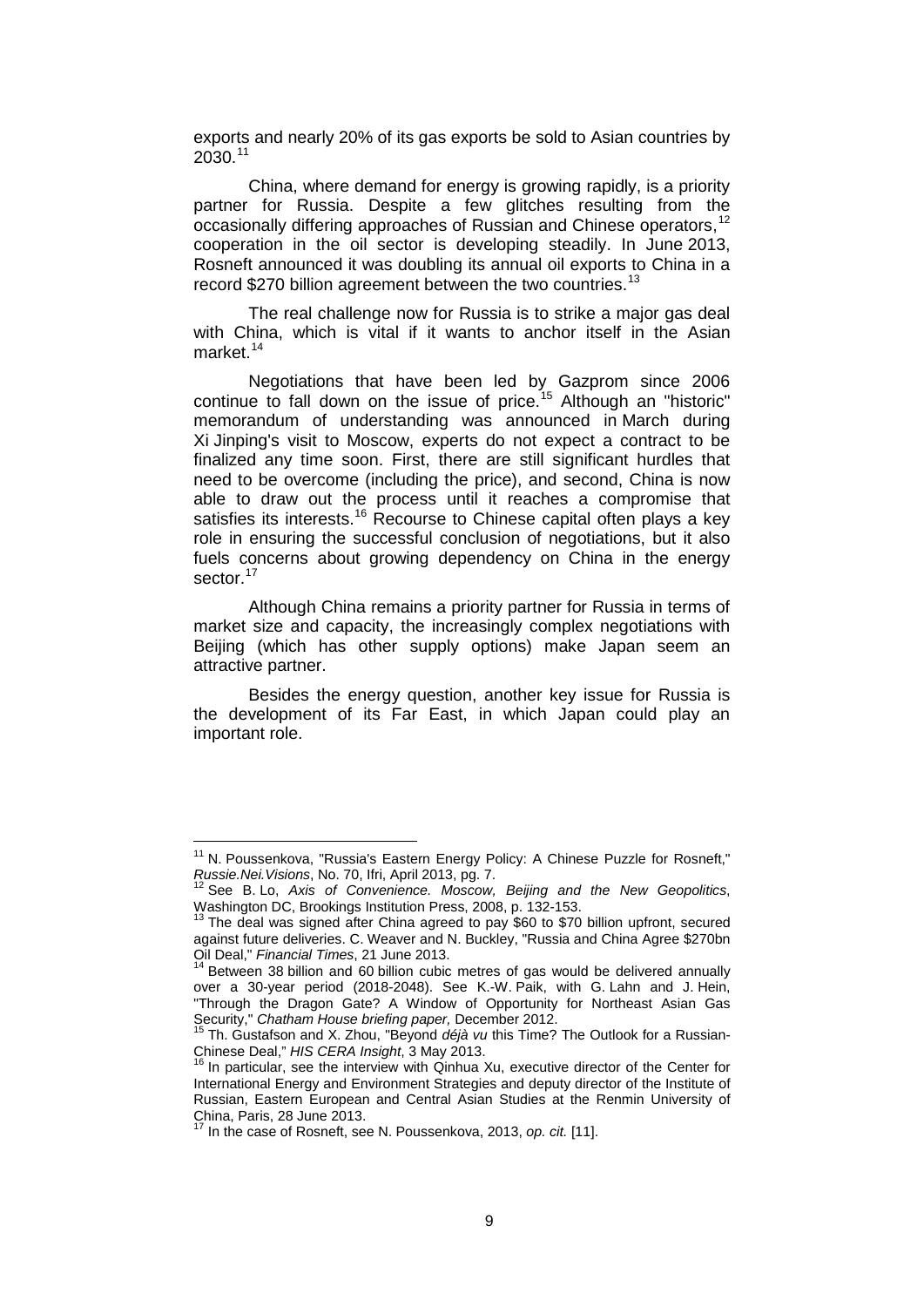#### <span id="page-11-0"></span>**The huge potential of developing and integrating Russia's Far East for Russian-Japanese economic cooperation**

Developing the Siberian and Far Eastern Federal Districts of Russia, a vast, sparsely populated and underexploited region rich in raw materials, is one of President Putin's priorities.<sup>[18](#page-11-1)</sup> Vladivostok was hosted the APEC ([Asia-Pacific Economic Cooperation](http://www.apec.org/)) summit in intended to showcase the rebirth of the Russian Far East when it September 2012. More than \$20 billion – 60 times the annual budget of the city – was invested: primarily in prestigious infrastructure projects that look spectacular yet are ill-suited to local economic development. [19](#page-11-2) An ambitious Far East Development Program was adopted in April 2013, with a view to attracting investment from bordering countries.<sup>[20](#page-11-3)</sup>

China, which shares a long border with Russia, is a natural and essential partner for the development of the region. However, there are still concerns about "creeping colonization" by China resulting from mass migration of workers and an influx of investment.<sup>[21](#page-11-4)</sup> With Russia keen to involve other parties, Japan appears to be one of the few countries that may be interested in the project while being capable of contributing the money and technology that the region needs.

However, for the time being, Japanese investment in Russia remains extremely limited (\$757 million in 2012, compared with more than \$40 billion invested by China).<sup>[22](#page-11-5)</sup> Above all, Japanese companies are put off venturing into the Russian Far East by the difficult investment conditions in the region. [23](#page-11-6) Russia is attempting to reverse this trend by offering favorable terms to Japanese firms. It has already succeeded in attracting car manufacturing plants to Vladivostok.<sup>[24](#page-11-7)</sup>

During his visit to Moscow in April 2013, Shinzo Abe was accompanied by a record delegation of more than 120 business leaders in order to show his Russian counterpart the range of possible partnerships in Russia's priority sectors. An investment platform of \$1 billion has been set up and should strengthen cooperation in the fields of infrastructure, advanced medical technology, smart cities and renewable energy. Despite Moscow's best efforts, the Japanese private sector remains cautious, especially given that the incentives and investment assurances traditionally provided by public bodies remain limited. This raises the question of the ongoing territorial

<span id="page-11-1"></span><sup>&</sup>lt;sup>18</sup> A. C. Kuchins, "Russia Hosting the APEC Summit in Vladivostok: Putin's 'tilt to Asia'," CSIS, 5 September 2012.<br><sup>19</sup> It remains to be seen whether this initial investment will be followed by a reasoned <sup>19</sup>

<span id="page-11-2"></span>

<span id="page-11-3"></span>programme of development. T. Akaha, *op. cit.* [3].<br><sup>20</sup> Y. Kravtsova, "Business Climate Hindering Far East Investment," *The Moscow Times*, 21 June 2013.

<span id="page-11-4"></span>*Times*, 21 June 2013. <sup>21</sup> V. [Ryzhkov,](http://eng.globalaffairs.ru/person/p_816) V. [Inozemtsev,](http://eng.globalaffairs.ru/person/p_24) I. [Ponomarev,](http://eng.globalaffairs.ru/person/p_2540) "Continent Siberia", *Russia in Global Affairs*, No. 4, October/December 2012. A. Kireeva, "Russia's East Asia Policy: New

<span id="page-11-6"></span><span id="page-11-5"></span> $^{22}$  Source: JETRO – JETRO FDI Flows at [<www.jetro.go.jp/en/reports/statistics>](http://www.jetro.go.jp/en/reports/statistics).<br> $^{23}$  Y. Nishimura, "Russia's Far East and Japan: Obstacles to Cooperation," AJISS-*Commentary*, No. 98, 24 August 2010. <sup>24</sup> K. Sekine, "Vladivostok becoming a Production Base for Japanese Autos," *Asahi* 

<span id="page-11-7"></span>*Shimbun*, 12 September 2011.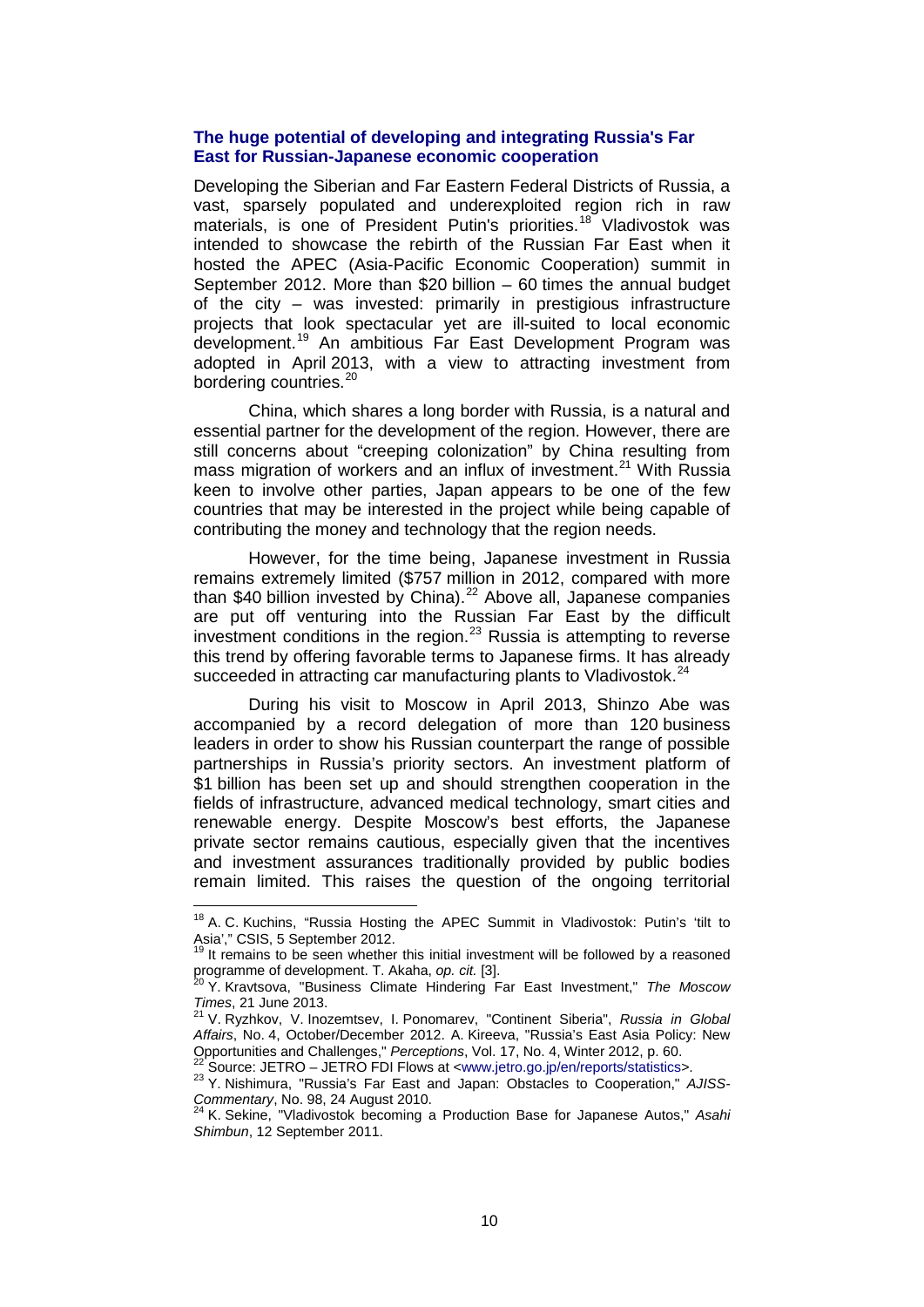dispute. Tokyo is trying to persuade Moscow that concessions over the islands could lead to a genuine policy of investment in the region.<sup>[25](#page-12-2)</sup>

### <span id="page-12-0"></span>*Strategic cooperation driven by the shifting balance of power in Asia-Pacific*

#### <span id="page-12-1"></span>**Adaptation of national strategies to China's rising power**

Despite progress in the Sino-Russian strategic partnership – the grandeur of the visit of the new Chinese president, Xi Jinping, to Moscow in March 2013 was an attempt to prove the "special nature" of the relationship – the two countries remain wary of each other over several issues. Russia is keen to ensure that its Asian strategy does not depend entirely on China. First, Moscow is not willing to assume the role of junior partner dictated by the rapidly expanding power of China. Secondly, Moscow is wary of Beijing's intentions: China has come into opposition with its Asian neighbors with increasing frequency in recent years, citing "core interests" that apparently have an ever broader definition.<sup>[26](#page-12-3)</sup> Thirdly, as well as fears over its Far East being swallowed up, Russia is concerned about becoming gradually marginalized in Central Asia in the face of growing Chinese influence. Finally, Moscow has a new source of concern: Beijing's keen interest in the opening of Arctic shipping routes, and the implications for energy and geostrategic matters.<sup>[27](#page-12-4)</sup>

Russia's analysis of the situation is thus getting closer to that of Japan, which sees China as both an economic opportunity and a multipronged threat to its interests. The threat posed by the rapid modernization of China's armed forces and the opacity of Beijing's objectives became much more concrete in September 2012 as tensions escalated over the Senkaku Islands (known as the Diaoyu Islands in China). The Japanese government's purchase of three of the islands from their private owner led to unprecedented frictions between the two countries, giving rise to fears of military conflict.<sup>[28](#page-12-5)</sup> Tokyo believes that this episode demonstrates the Chinese resolve to shift the status quo in the region in its favor.

<span id="page-12-2"></span><sup>&</sup>lt;sup>25</sup> Interview with H. Asari, deputy director, and H. Fushita, research fellow, Japan Institute for International Affairs (JIIA), Tokyo, 17 April 2013.

<span id="page-12-3"></span><sup>26</sup> V. Kashin, "The Sum Total of All Fears – The Chinese Threat Factor in Russian<br>Politics," Global Affairs, 15 April 2013.<br><sup>27</sup> Lakeboos and L. Darwin C. 1.

<span id="page-12-4"></span><sup>&</sup>lt;sup>27</sup> L. Jakobson and J. Peng, "China's Arctic aspirations," *SIPRI Policy Paper,* No. 34,<br>November 2012.

<span id="page-12-5"></span>In January 2013, a Chinese frigate locked its weapons radar onto a Japanese naval destroyer, which did not respond to what was deemed to be a hostile act. C. Pajon, "Crossing the Line. A New Status Quo in the East China Sea?" *Ifri-CIGS Op-Ed Series*, 22 October 2012.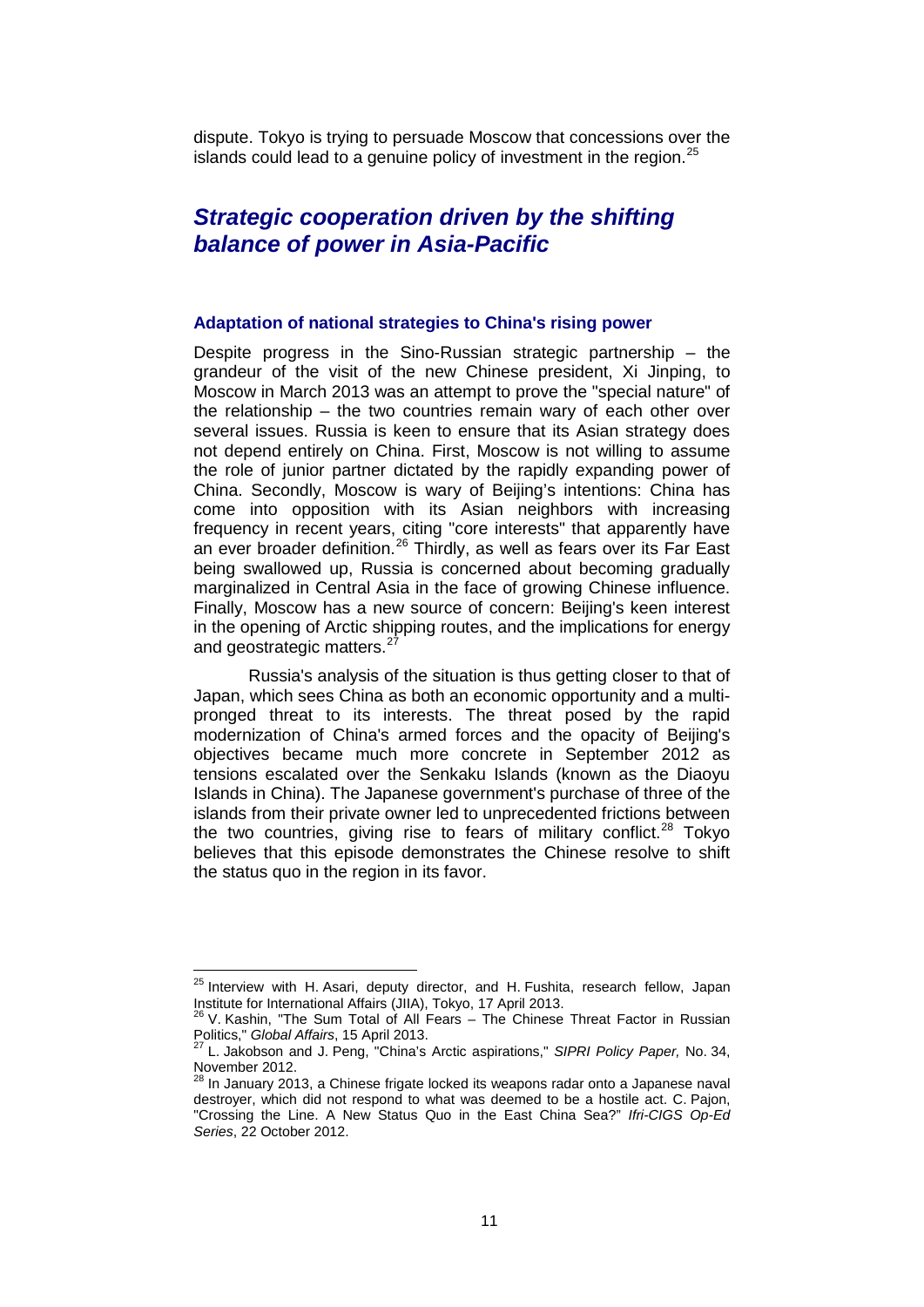Japan is adopting a multi-layered approach toward China, mixing politics of integration, balancing and deterrence.<sup>[29](#page-13-0)</sup> With Asia becoming increasingly polarized between Chinese power and the American "pivot", building a network of partners that share its interests has become a key part of Japanese strategy. This network should allow it to strengthen its hand against China and maintain the current balance of power in Asia.<sup>[30](#page-13-1)</sup>

In this context, closer ties with Russia would be seen as a considerable asset. [31](#page-13-2) Japanese diplomatic and strategic circles consider the current Sino-Russian relationship to be unbalanced and plagued by an ever-growing number of glitches, which seem to make it increasingly problematic for the Kremlin.<sup>[32](#page-13-3)</sup> Tokyo sees this as an opportunity to forge closer ties with Moscow. As they try to form a quasi-coalition of democracies to counterbalance Beijing, advocates of a "value-oriented diplomacy" are now tempted to co-opt Russia to their cause.<sup>[33](#page-13-4)</sup> Those who favor a more cooperative approach to China (now in the minority) $34$  stress that a rapprochement with Moscow is possible only on the basis of functional cooperation. More generally, Russia's integration into Asia is seen as positive for the security of the region. Moscow is a key energy supplier that could ease regional competition for energy resources. It could also help to protect maritime routes and fight against the proliferation of weapons of mass destruction. Finally, the Kremlin has channels of communication and influence with key players such as China and North Korea.<sup>[35](#page-13-6)</sup>

This Japanese démarche is in tune with Russia's desire to diversify its partnerships in Asia in order to alleviate its dependence on China. "Westernizers" in Moscow, although they are now in a minority (see below), continue to promote Japan's liberal democracy as the best candidate to be Russia's strategic partner in Asia: Japan could make a big contribution to the development of the Russian Far East,

<span id="page-13-0"></span> $29$  "Japan's Security Strategy toward China – Integration, Balancing and Deterrence in the Era of Power Shift", The Tokyo Foundation, Policy Proposal, October 2011, p. 30.

<span id="page-13-1"></span><sup>&</sup>lt;sup>30</sup> R. Sahashi, "Security Partnerships in Japan's Asia Strategy – Creating Order, Building Capacity and Sharing Burden, "Asia Crisions, No. 61, February 2013.

<span id="page-13-2"></span><sup>&</sup>lt;sup>31</sup> Interviews with Japanese diplomats and strategists, Tokyo, April 2013, including "B"<br>from the Japanese Ministry of Foreign Affairs, Tokyo, 19 April 2013.

<span id="page-13-3"></span>Chapter 7: "The Second Putin Administration's Stance toward China and Focus on Asia," *in East Asia Strategic Review* (EASR) *2013*, The National Institute for Defense Studies (NIDS), Tokyo, *The Japan Times*, May 2013, p. 243-297. Interviews with several Japanese diplomats and strategists, Tokyo, April 2013.

<span id="page-13-4"></span><sup>&</sup>quot;Value-oriented diplomacy" was unveiled in 2006 by the then minister for foreign affairs, Taro Aso, who is now Deputy Prime Minister. The initial version of the "arc of freedom and prosperity" that Japan wanted to form did not include Russia. The theorists behind this approach (Shotaro Yachi, Nobukatsu Kanehara and Tomohiko Taniguchi) are now advisers to Prime Minister Abe.

<span id="page-13-5"></span>The main advocate of this approach is Hitoshi Tanaka, a former diplomat who is now a research fellow at the Japan Center for International Exchange and chairman of the Institute for International Strategy at the Japan Research Institute. Interview with the author, Tokyo, 19 April 2013.

<span id="page-13-6"></span>the author, Tokyo, 19 April 2013. <sup>35</sup> H. Asari, "A Case for Japan-US-Russia Trilateral Cooperation," *AJISS-Commentary* No. 156, 5 September 2012.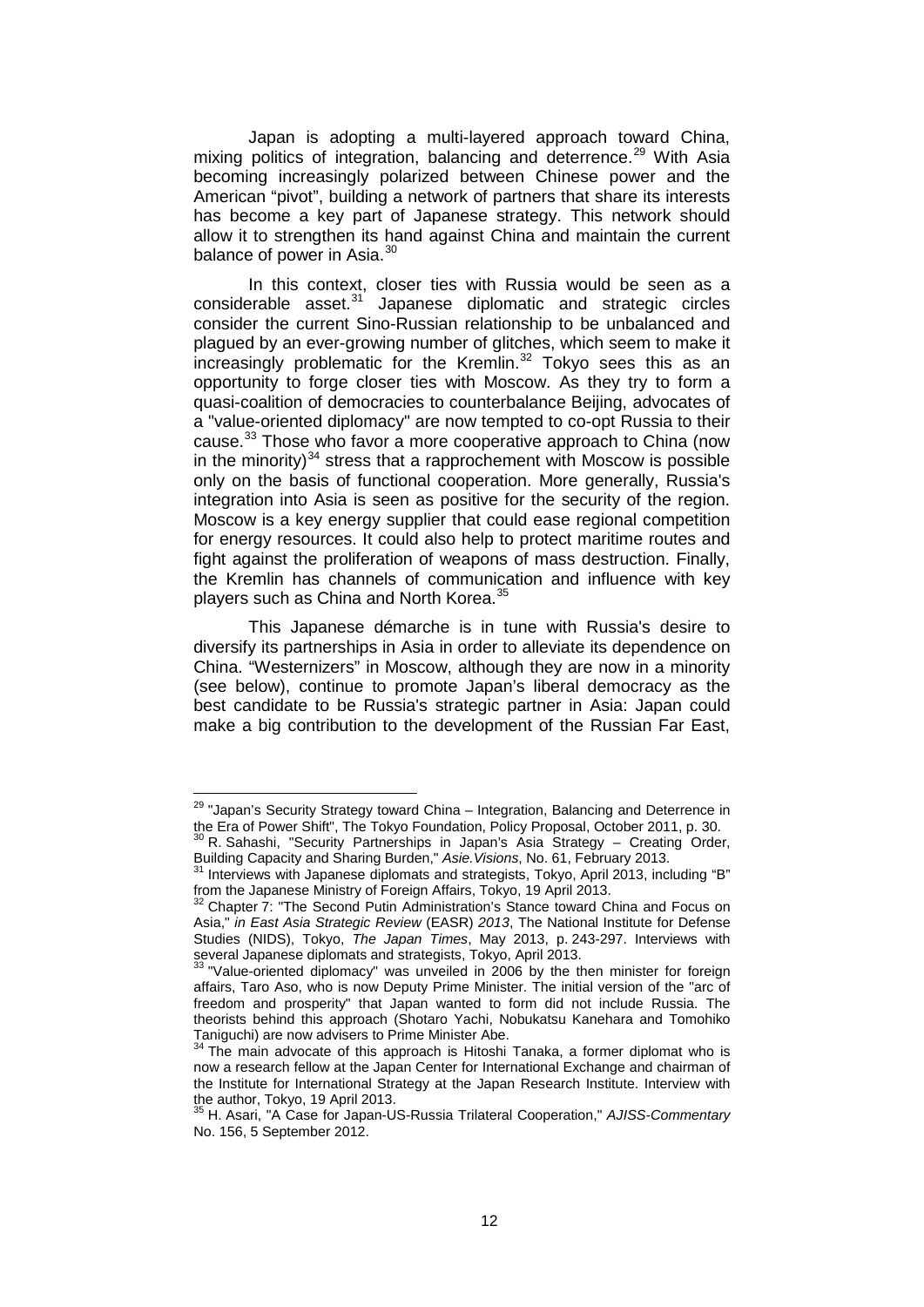and it would not threaten Russian interests, unlike China's authoritarian regime. [36](#page-14-1)

#### <span id="page-14-0"></span>**Russian military activity in the Far East and the opportunity to expand security cooperation**

As Moscow sets about the vital task of modernizing and restructuring its armed forces, the Russian Far East is a priority. Since 2010, the eastern unified strategic command has been responsible for the Pacific Fleet and for the Siberian and Far Eastern Federal Districts, thatshould benefit from the majority of the new weapons and equipment procured by the Russian army.<sup>[37](#page-14-2)</sup> For example, the two Mistral helicopter carriers ordered from France should be based near Vladivostok.<sup>[38](#page-14-3)</sup> In the Kurils, the aim is to modernize the 3,500-strong  $18<sup>th</sup>$  artillery division located on Etorofu and Kunashiri and charged with defending Russia's eastern border. When he visited the Kurils in November 2010, the Russian president noticed that the unit's military equipment was outdated and announced a plan to upgrade it.<sup>[39](#page-14-4)</sup>

The resurgence of Russian military activity near Japan, which has been accompanied by repeated incursions into Japanese air space, is being monitored closely by Tokyo but is not seen as hostile. Japanese strategists understand the need for Moscow to "conduct regular exercises" aimed at testing the equipment and the efficiency of the new chain of command.<sup>[40](#page-14-5)</sup> Russia's reinforced military presence in its Far East is also seen as a response to Chinese maneuvers, particularly in the Arctic. [41](#page-14-6)

Therefore, rather than being seen as a challenge to Japan, Russia's strategic reinvestment in eastern Asia is perceived as a chance to forge closer military ties with Moscow.<sup>[42](#page-14-7)</sup> Since September 2011, when it became apparent that Vladimir Putin would return to the presidency, Russia has stepped up its calls for stronger security cooperation, particularly at sea. [43](#page-14-8) Nikolai Patrushev, Secretary of the [Security Council of Russia](http://en.wikipedia.org/wiki/Security_Council_of_Russia) since 2008 and a member of President

<span id="page-14-1"></span><sup>36</sup> D. Trenin (director of the Carnegie Moscow Center), "Euro-Pacific Region,*" Russia in Global Affairs,* 24 March 2003. See also V. [Ryzhkov,](http://eng.globalaffairs.ru/person/p_816) V. [Inozemtsev,](http://eng.globalaffairs.ru/person/p_24) I. [Ponomarev,](http://eng.globalaffairs.ru/person/p_2540) 2012, op. cit. [21], and D. Trenin and Y. Weber, "Russia's Pacific Future. Solving the South Kuril Islands Dispute," The Carnegie Papers, Carnegie Moscow Center,<br>December 2012.

<span id="page-14-3"></span><span id="page-14-2"></span><sup>&</sup>lt;sup>37</sup> V. Kashin, *op. cit.* [26].<br><sup>38</sup> "Russia to Base French-made Assault Ships in Far East Ports", RIA Novosti,<br>16 April 2013.

<span id="page-14-4"></span><sup>16</sup> April 2014. Apple 2014. 39 K. Mizokami, "Why is Russia in a Mad Scramble to Fortify the Kurils?" *Japan Security Watch*, 10 February 2011. <sup>40</sup> *Defense of Japan 2012*, Tokyo, Ministry of Defence, July 2012, p. 55, and interview

<span id="page-14-5"></span>with Hiroshi Yamazoe, research fellow at the National Institute for Defense Studies (NIDS), Tokyo, 16 April 2013.

<span id="page-14-7"></span><span id="page-14-6"></span><sup>&</sup>lt;sup>41</sup> EASR, *op. cit.* [32], p. 275-280.<br><sup>42</sup> Security cooperation is modest and since 1999 has been based on consultation between the ministries for foreign affairs and defence, dialogue between military chiefs and basic search and rescue naval exercises. *Defense of Japan 2012*, *op. cit.* [40]*,* p. 289. <sup>43</sup> EASR, *op. cit.* [32], p. 280-281.

<span id="page-14-8"></span>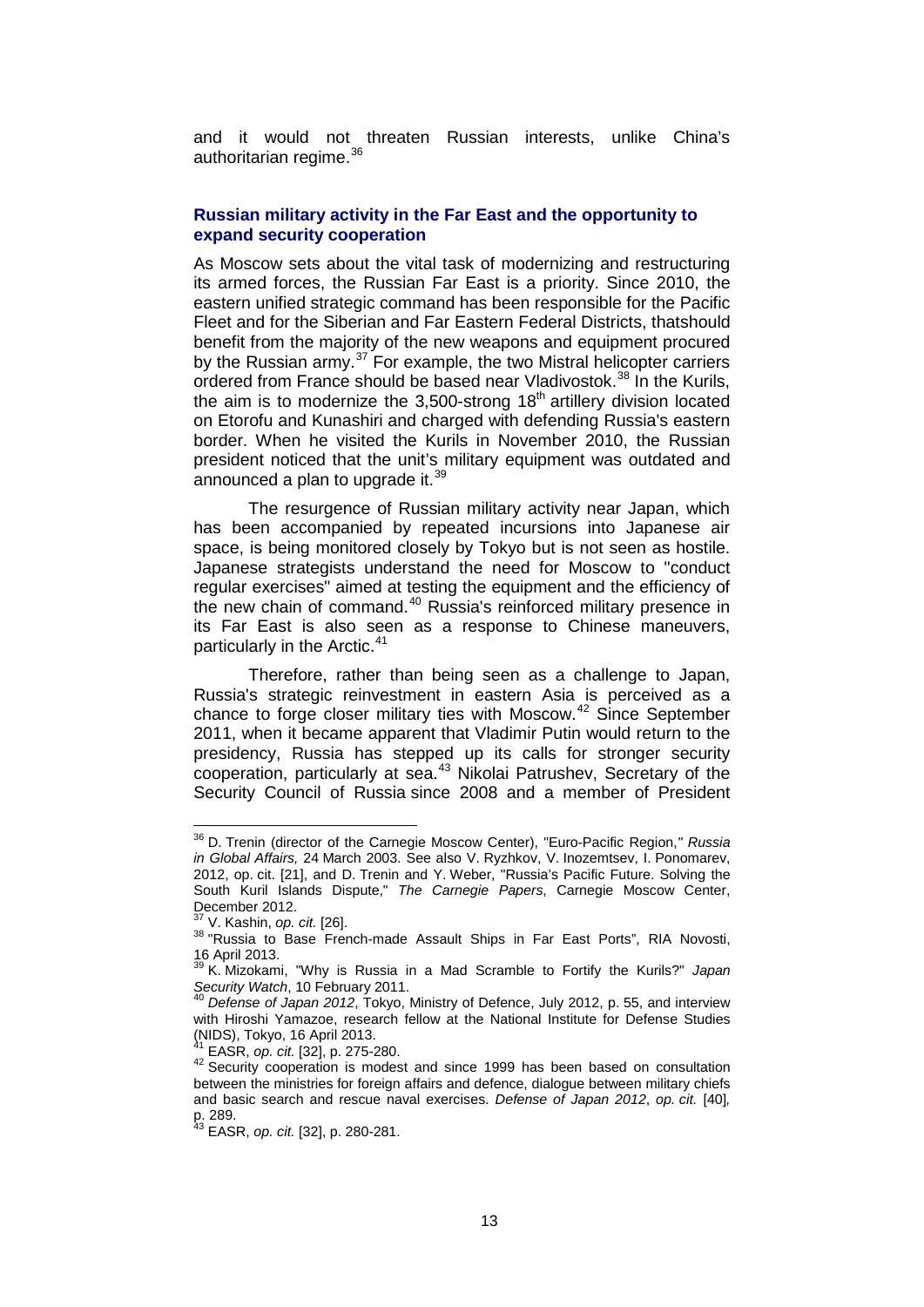Putin's inner circle, travelled to Tokyo in October 2012 to formalize cooperation between the Russian Security Council and the Japanese Ministry of Foreign Affairs. Finally, at the April 2013 summit, the 2+2 dialogue (between the ministries for foreign affairs and defense) was elevated to ministerial level. This development was notable because the only other states with which Tokyo maintains that level of dialogue are the US and Australia.

Despite this convergence of interests, several obstacles to a truly strategic partnership remain.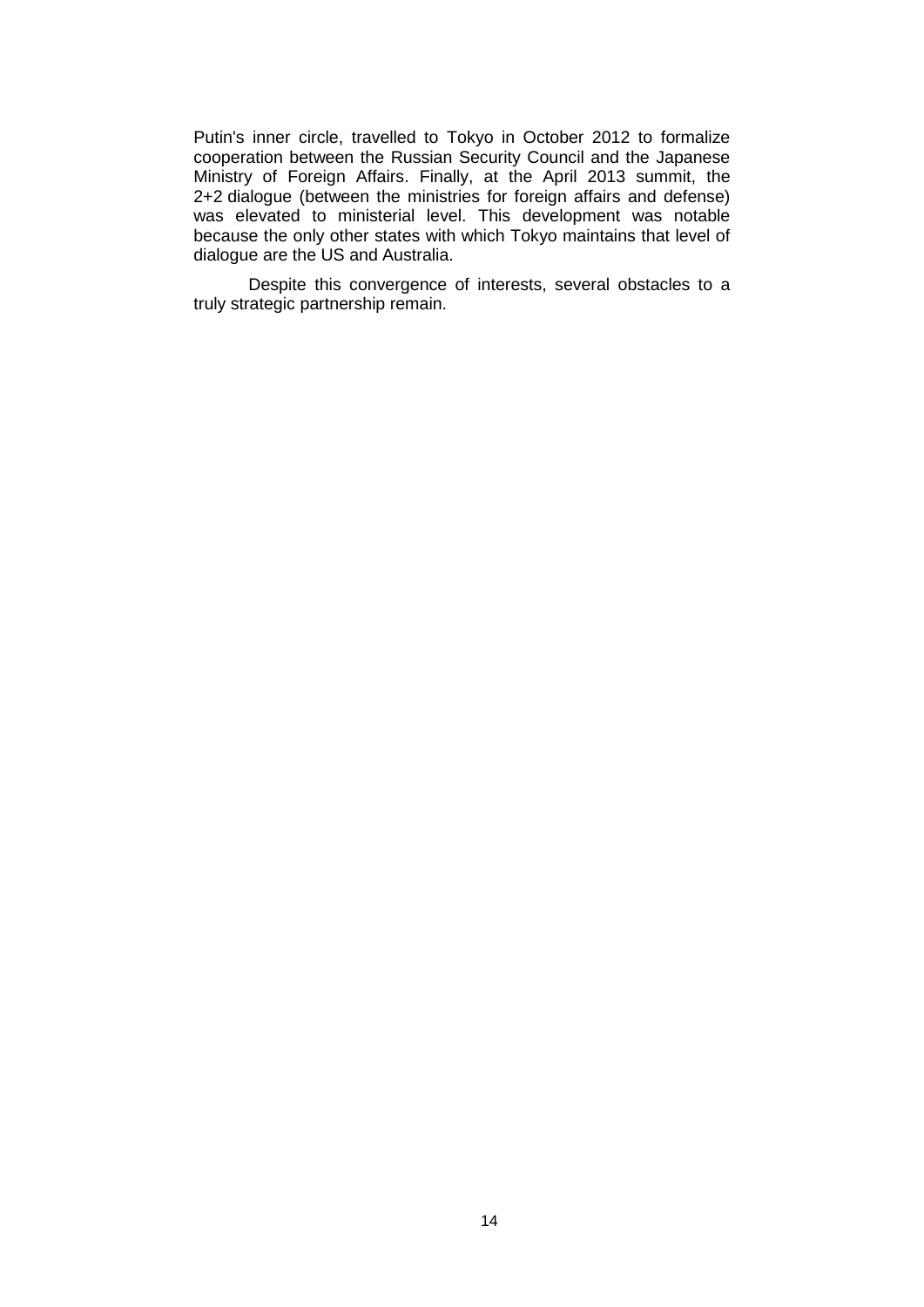### <span id="page-16-1"></span><span id="page-16-0"></span>*A complex, but not insurmountable, issue*

#### <span id="page-16-2"></span>**Japan loses ground in territorial dispute**

As mentioned earlier, the territorial dispute between Japan and Russia concerns the four southern islands of the Kurils (Etorofu, Kunashiri, Shikotan, Habomai), which stretch from the Kamchatka Peninsula to the north of Hokkaido. In 1855, the Treaty of Shimoda allocated these four islands to Japan, with Russia retaining sovereignty over the North Kurils. In 1875, Tokyo ceded Sakhalin to the Russians in exchange for control of the entire chain of the Kurils. After the Soviet Union declared war on Japan on 8 August 1945, Red Army troops retook all the Kurils, which have since remained under Soviet, and then Russian, control. The Joint Declaration of 1956 ended the state of war between the two countries and re-established diplomatic relations. As part of this declaration, Moscow agreed to cede to Japan, following the signature of a peace treaty, the small islands of Habomai and Shikotan, the two islands closest to the Japanese coast.

The Russian and Japanese positions appear to be irreconcilable. While Russia is willing to hand over the two small islands, as specified in the Declaration of 1956, Tokyo insists on the handover of all four islands before any peace talks can take place. Despite various opportunities to negotiate (1993, 2001 and 2006), the two sides have failed to make progress on the issue, Moscow seeing no harm in maintaining the status quo. Rather than working to its advantage, Japan's inflexible stance has actually caused it to lose ground.

In recent years, Russia's interest in the islands has indeed increased and Moscow has attempted to tighten its grip on the territory. The federal government is now investing more heavily in the Kurils. The Program for the Social and Economic Development of the Kurils (2007-2015), which is worth more than €500 million, has modernized transport infrastructure on Etorofu (road surfacing, construction of a port and an airport) and will soon see a fish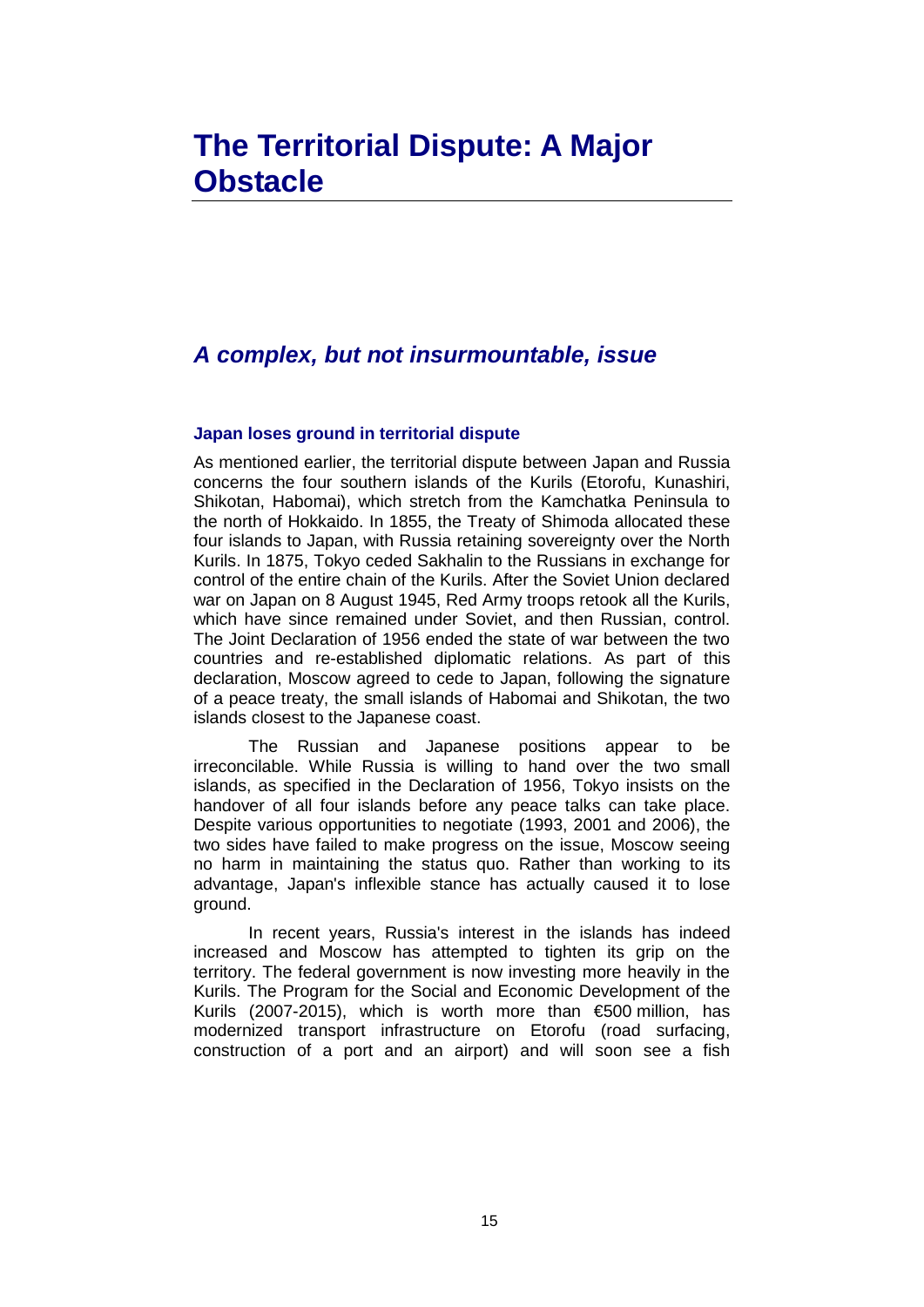processing factory built on Shikotan. [44](#page-17-0) Japan, which has refused on several occasions to contribute to the economic development of the islands, is therefore finding itself gradually marginalized.



#### **Location, surface area and population of the Northern Territories / Southern Kurils**

*Source: The Asahi Shimbun, 2013.*

In addition, the recent opening of Arctic shipping routes has reinforced the strategic value of the Kurils to Russia. The islands can help to control passage through the Sea of Okhotsk, which is traditionally seen as a safe haven for Russia's strategic forces. For this reason, Russian strategists are particularly opposed to ceding the islands to Japan. [45](#page-17-1)

Russia's renewed interest in the islands has been accompanied by a notably tougher stance on the issue, as shown by the historic visit of President Medvedev in November 2010. On 27 September, before his trip, a joint Sino-Russian declaration was implicitly critical of Japan when it condemned "attempts to falsify the history of the Second World War." Tokyo saw this "united front" between China and Russia as

<span id="page-17-0"></span><sup>44</sup> D. Nishimura, "Corporate Empire Winning Loyalties in Northern Territories", *The Asahi Shimbun*, 30 January 2013 and "La Russie investit dans les Kouriles," *Izvestia*, 22 January 2013.<br><sup>45</sup> S. Hyodo, "Russia's Strategic Approach towards Asia," in S. Hyodo and C. Vendil

<span id="page-17-1"></span>Pallin (eds.), "Neighbourhood Watch. Japan and Swedish perspectives on Russian security," NIDS-FOI, October 2012.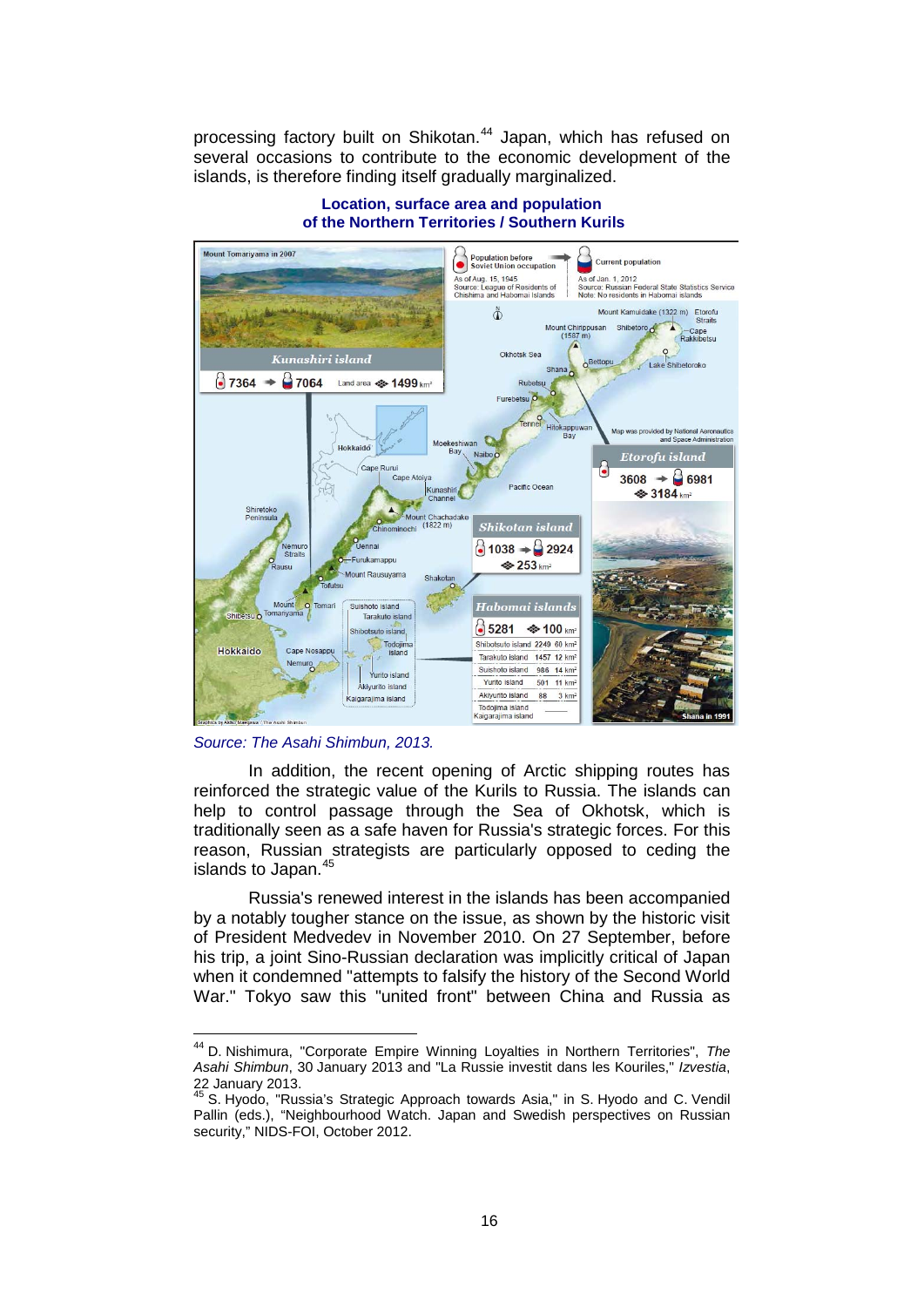largely opportunistic. [46](#page-18-1) Moreover, testimony from Russia has confirmed that the main aim of Mr Medvedev's visit was to show the Russian people and the international community that "Russia is an Asian power and has no intention of leaving Asia."<sup>[47](#page-18-2)</sup> Despite considerable protests from Tokyo, Mr Medvedev returned to the Kurils in July 2012 when he was once again Russian prime minister. Japan has interpreted this reaffirmation of Russian sovereignty as a way of raising the stakes before adopting a conciliatory negotiating stance.<sup>[48](#page-18-3)</sup>

#### <span id="page-18-0"></span>**Rise of a new positive dynamic for solving the dispute**

In light of the geopolitical changes in Asia, the Russian and Japanese leaders seem to have realized that their dispute is something of an anachronism. All that remains is to find a solution that is acceptable to both parties and allows them both to save face. Suddenly remembering his passion for judo, Vladimir Putin has expressed a desire for a *hikiwake*, i.e. a mutually acceptable solution that declares neither party the winner. He believes this objective can be achieved if the two countries develop their general cooperation to such an extent that the dispute becomes secondary.<sup>[49](#page-18-4)</sup> This classic approach was initially met with caution from Japan, which is fearful of yet another delaying tactic. However, in the current climate of tensions with China, the leadership in Tokyo may positively reassess this proposal.

Indeed, an increasing number of proposals for "flexible and innovative solutions" based on the return of at least two islands to Japan have been aired recently. Some of these proposals have come from conservative politicians<sup>[50](#page-18-5)</sup> and from within the Japanese Ministry of Foreign Affairs, which has traditionally advocated a hard line on the issue. Therefore it seems that the supporters of a pragmatic compromise with Russia are in a stronger position. Some advisers to Shinzo Abe even consider the normalization of diplomatic relations with Russia to be one of the final frontiers of Japanese diplomacy, and believe that the territorial dispute "should not pose a problem" if the need to sign a peace treaty with Russia arises.<sup>[51](#page-18-6)</sup> Furthermore, the Japanese public is more open than its government on the issue: according to a survey conducted in March 2013, two-thirds of Japanese would support a "flexible solution" (i.e. something other than

<sup>46</sup> *East Asian Strategic Review* 2011, NIDS, Tokyo, *The Japan Times*, 2011, p. 188.

<span id="page-18-2"></span><span id="page-18-1"></span><sup>47</sup> F. Loukianov, "Pourquoi Dmitri Medvedev est-il retourné aux Kouriles? " RIA Novosti, 5 July 2012.<br><sup>48</sup> In particular, interview with "B" from the Japanese Ministry of Foreign Affairs, Tokyo,

<span id="page-18-3"></span><sup>19</sup> April 2013. <sup>49</sup> Y. Suzuki, "Putin and the Northern Territories – A Reality Check," *Nippon.com*,

<span id="page-18-4"></span><sup>8</sup> June 2012.<br>
<sup>50</sup> In January 2013, the conservative former prime minister Yoshiro Mori suggested

<span id="page-18-5"></span>that three islands be returned to Japan; in 2009 and 2010, adviser Shotaro Yachi (special adviser to Shinzo Abe) proposed the return to Japan of three islands plus half of Etorofu; in 2006, Taro Aso (now deputy Prime Minister and Finance Minister) suggested that the islands be split equally in terms of surface area between Russia and Japan.<br><sup>51</sup> Interview with "A", an adviser to the prime minister's cabinet, Tokyo, 17 April 2013;

<span id="page-18-6"></span>interview with "B" from the Japanese Ministry of Foreign Affairs, Tokyo, 19 April 2013.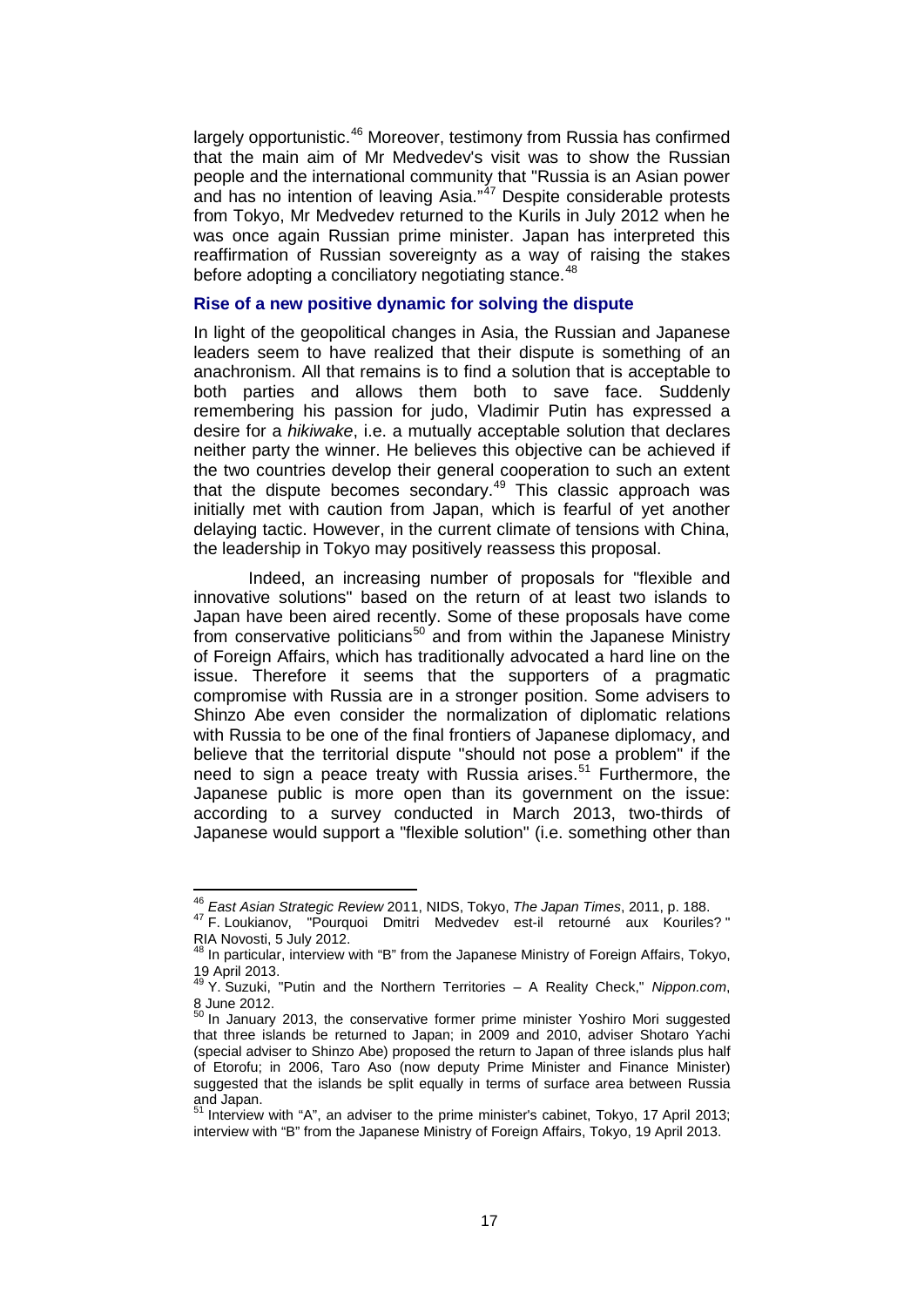the unconditional return of all four islands) with Russia.<sup>[52](#page-19-2)</sup> For the moment, however, the Japanese debate on the islands is hostage to the question of national prestige, which ignores the true national interests at stake. [53](#page-19-3)

Even assuming that a political compromise could be reached on the Kurils, its actual implementation would depend on domestic political factors in Russia and Japan and on the geopolitical situation in Asia-Pacific. $54$ 

### <span id="page-19-0"></span>*Additional impediments: Domestic politics and regional tensions*

#### <span id="page-19-1"></span>**Russia's lack of an Asian strategy and its dependency on China**

Despite its interest in the area, Russia does not yet have a proper strategy for Asia. Its actions are designed either for a domestic audience (e.g. Mr Medvedev's visit to the Kuril Islands in 2012) or to demonstrate Russia's presence and influence (e.g. participation in the multilateral Rim of the Pacific Exercise (RIMPAC) led by the US in 2012). [55](#page-19-5)

Russian foreign policy in Asia remains focused on China and is struggling to deal with the region's multipolarity. Although Russia's elite and the general public remain wary of the Chinese threat, more Realist, statist thinkers – who support a strategic partnership with an irresistibly powerful China – now dominate the debate.<sup>[56](#page-19-6)</sup>

Indeed, with the exception of the European Union, China is now Russia's biggest trading partner. [57](#page-19-7) Security cooperation between Russia and China has increased in recent years through many military exercises performed as part of the Shanghai Cooperation Organization. Naval exercises of unprecedented scale have been carried out in the Yellow Sea (April 2012) and in the Sea of Japan (July 2013), and the biggest sale of Russian arms to China in a decade

<span id="page-19-2"></span><sup>52</sup> "Hoppô ryôdo mondai no yoronchôsa de sannin ni futariga jûnan na kaiketsuwo nozomu to kaitô ! " [2/3 of people surveyed on the Northern Territories question favour a flexible solution!], *Yûrashia ! [Eurasia!],* 18 March 2013. Blog by Iijima Kazutaka, professor and former head of the Russia desk at newspaper *Mainichi Shimbun*.

<span id="page-19-3"></span><sup>&</sup>lt;sup>53</sup> A. Bukh, "Constructing Japan's 'Northern Territories': Domestic actors, Interests, and the Symbolism of the Disputed Islands," *International Relations of the Asia-Pacific*,

<span id="page-19-5"></span><span id="page-19-4"></span>

Vol. 12, no. 3, 2012, p. 502.<br><sup>54</sup> F. Loukianov, *op. cit.* [47].<br><sup>55</sup> P. Salin, "Russia's Three Roads to Asia", *Russia in Global Affairs*, 27 December 2012.

<span id="page-19-6"></span><sup>&</sup>lt;sup>56</sup> I. [Zevelev,](http://eng.globalaffairs.ru/person/p_1695) "A New Realism for the 21<sup>st</sup> Century," *Russia in Global Affairs*, 27 December 2012; L. Shevtsova, "Russia's 'Pivot' to China," *East Asia Forum,*

<span id="page-19-7"></span><sup>19</sup> April 2013.<br><sup>57</sup> In 2012, China represented 10.5% and the EU 49.9% of Russia's international trade. Source: Federal Customs Service of Russia, 2013.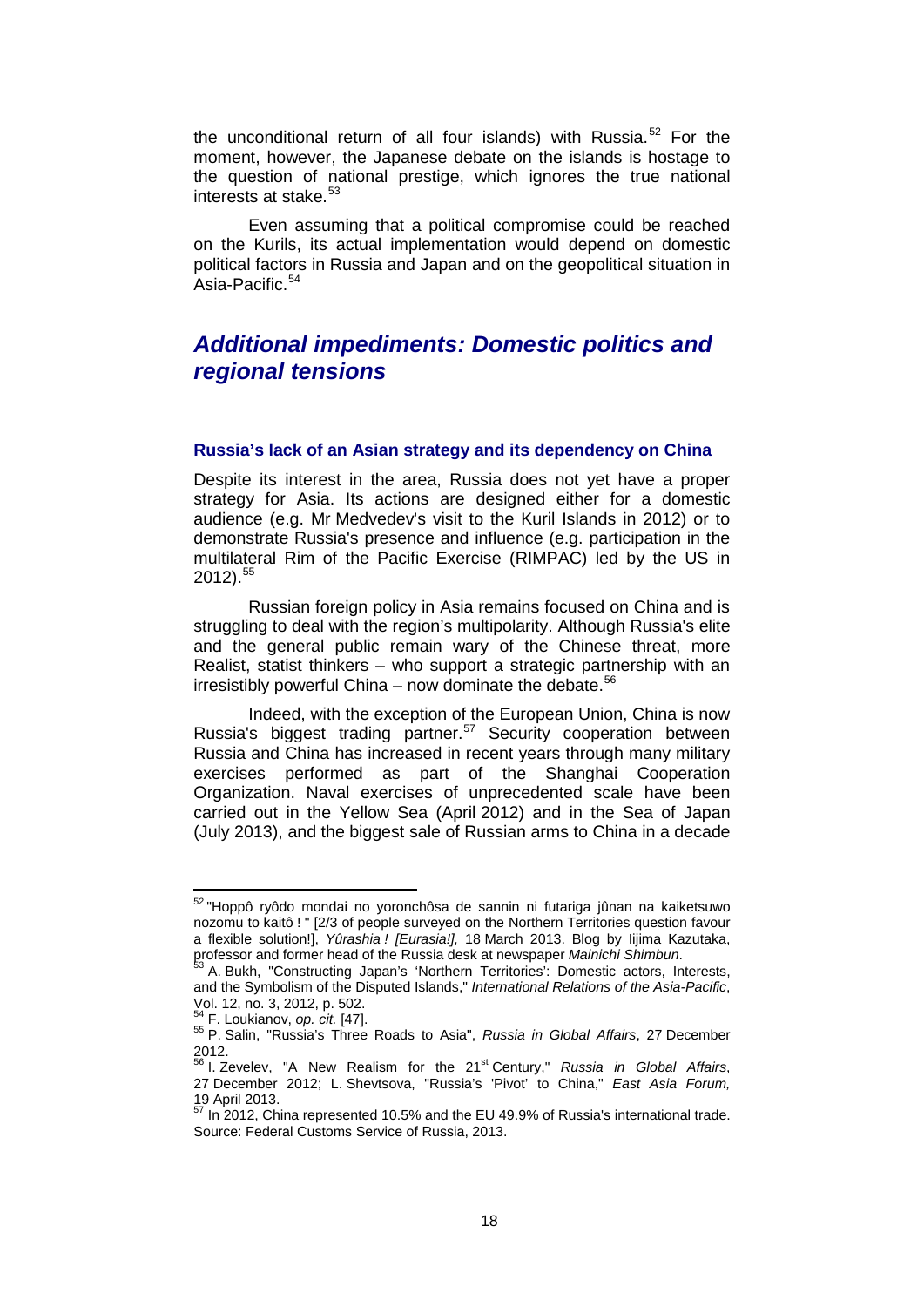was agreed in March 2013.<sup>[58](#page-20-1)</sup> On the diplomatic front, Russia and China have similar positions on several issues (e.g. Syria, Iran and North Korea), notably at the United Nations Security Council. The partnership with China enables Russia to pursue a major objective: to resist the supremacy of US liberalism on the international scene.

With China's power increasing, Russian autonomy could be weakened in areas that Beijing deems to be in its core interests.

#### <span id="page-20-0"></span>**Domestic political factors in Japan and Russia**

The resolution of an eminently political territorial dispute (the Kurils) requires an agreement between two strong leaders who may decide to go against public opinion and make unpopular concessions.

From the Japanese point of view, Vladimir Putin is now a weaker leader than he appears. His attempts to impose a more hardline authoritarian system demonstrate this fact. Some analysts, therefore, feel that – as the majority of Russians remain opposed to handing the Kurils back to Japan – he is too dependent on nationalist support and too vulnerable domestically to yield on such a symbolic issue. [59](#page-20-2) Moreover, Mr Putin's fairly open stance on the Kurils is understood as not representing the more hardline approach of Russian diplomats. Finally, Moscow has experienced a few diplomatic setbacks in the West, making it less likely to give ground on an issue that affects its sovereignty, prestige and territorial integrity.

In Japan, Shinzo Abe's current popularity stems from the assertive economic reforms he has implemented since coming to power. However, the country's economic recovery remains fragile, and the prime minister's popularity could diminish rapidly at the first sign of economic trouble. As a result, there is no guarantee of a true return to political stability in Japan. Moreover, Mr Abe's nationalist sympathies could make it difficult for him to make any concession to Russia that would provoke the ire of the ultra-conservative circles, which are currently relatively powerful.<sup>[60](#page-20-3)</sup> Lastly, although the Japanese public supports a flexible solution to the territorial dispute, a sizeable majority (76.5%) is somewhat hostile toward Russia. [61](#page-20-4)

The Kurils dispute is hugely symbolic for both countries. For Russia, it is a question of national pride associated with its status as a victor in the Second World War. For Japan, it is about recognizing the illegality of Russia's entry into war on 8 August 1945, which violated their non-aggression pact, and remembering the 600,000 Japanese prisoners of war held for many years in Siberian labor camps. <sup>[62](#page-20-5)</sup>

<sup>58</sup> Yu Bin, "China-Russia Relations: Pivot to Eurasia and Africa: Xi's Style," in

<span id="page-20-2"></span><span id="page-20-1"></span>*Comparative Connections*, CSIS Pacific Forum, May 2013.<br><sup>59</sup> S. Hakamada, "The Limits of Putin's Leadership," *Nippon.com*, 17 April 2012.<br>T. Akaha, op. cit. [3].

<span id="page-20-4"></span><span id="page-20-3"></span><sup>&</sup>lt;sup>61</sup> Interviews with Japanese diplomats and strategists, Tokyo, April 2013.<br><sup>61</sup> Gaikô nikansuru yoronchôsa (Survey on diplomatic issues), cabinet of the prime minister, October 2012, <www8.cao.go.jp/survey/h24/h24-gaiko/i

<span id="page-20-5"></span>minister, October 2012, marriarch 3. capa.<br><sup>62</sup> Interviews with Hiroshi Yamazoe, research fellow at NIDS, Tokyo, 14 April 2013 and other Japanese diplomats and strategists.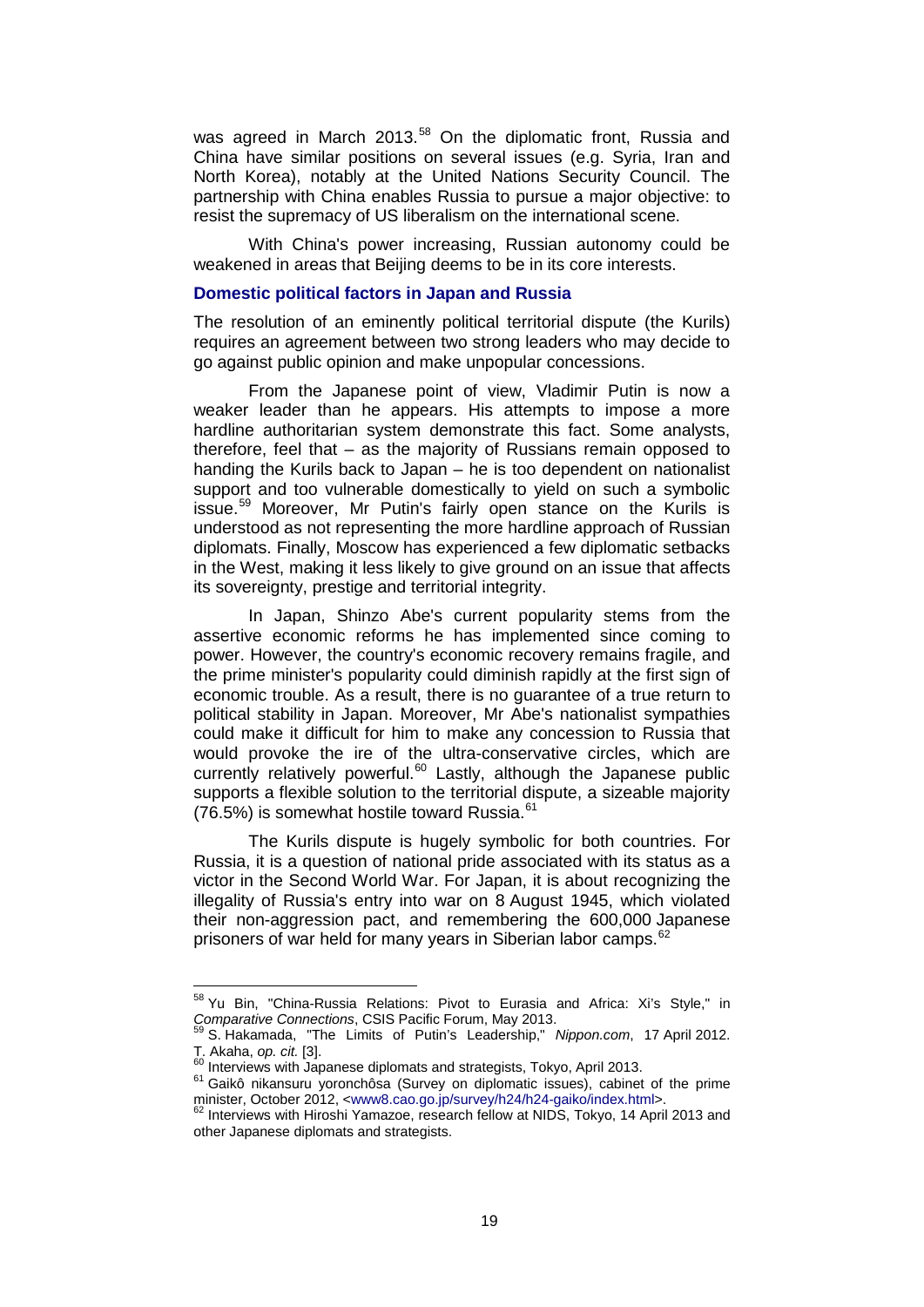The risk of exacerbating problems inherited from the Second World War in Northeast Asia also represents a significant constraint. Respect for sovereignty, territorial integrity and non-interference remains a norm firmly anchored in Asia. It would be unacceptable to appear weak in a region where Realist ideas of the balance of power predominate.